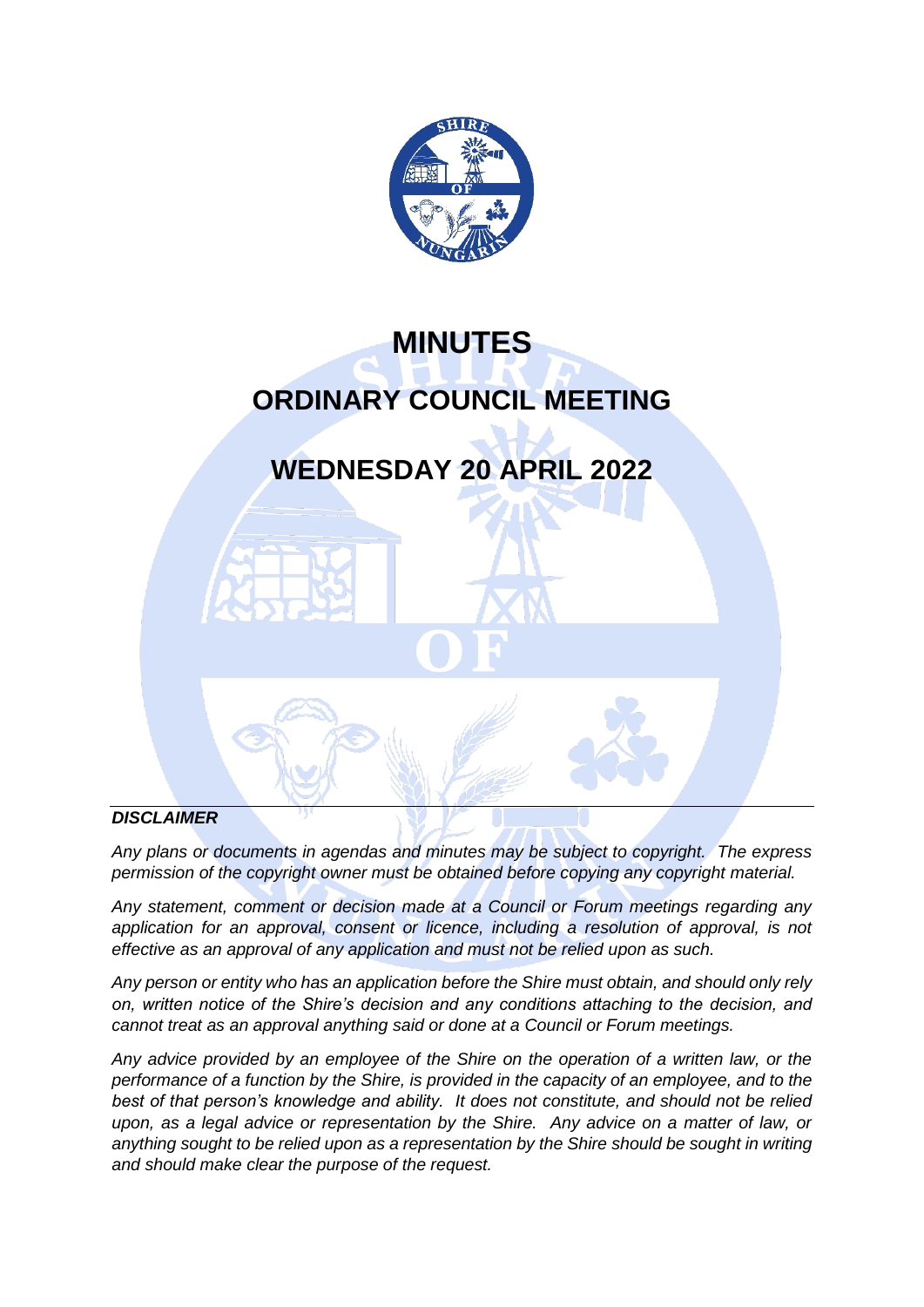## **TABLE OF CONTENTS**

| 1.  |      |                                                                             |  |
|-----|------|-----------------------------------------------------------------------------|--|
| 2.  |      |                                                                             |  |
|     | 2.1  |                                                                             |  |
|     | 2.2  |                                                                             |  |
|     | 2.3  |                                                                             |  |
|     |      |                                                                             |  |
|     | 3.1  |                                                                             |  |
|     | 3.2  |                                                                             |  |
|     |      |                                                                             |  |
|     | 4.1  | RESPONSE TO PREVIOUS PUBLIC QUESTIONS TAKEN ON NOTICE  4                    |  |
|     | 4.2  |                                                                             |  |
|     |      |                                                                             |  |
|     | 5.1  |                                                                             |  |
|     | 5.2  | DISCLOSURES OF INTEREST THAT MAY CAUSE A CONFLICT 4                         |  |
| 6.  |      | ANNOUNCEMENT BY THE PRESIDING MEMBER (WITHOUT DISCUSSION)  4                |  |
| 7.  |      | PREVIOUS COUNCIL MEETING MINUTES <b>AND ALL CONTRACT AND ALL COUNCIL</b> 4  |  |
|     | 7.1  |                                                                             |  |
| 8.  |      |                                                                             |  |
|     | 8.1  | LISTING OF PAYMENTS FOR THE MONTH OF MARCH 2022  5                          |  |
|     | 8.2  | MONTHLY STATEMENT OF FINANCIAL ACTIVITY FOR THE PERIOD                      |  |
|     | 8.3  |                                                                             |  |
|     | 8.4  | TAKING OF RESERVE 10463 (LOTS 352 AND 3831) KNUNGAJIN ROCK                  |  |
|     | 8.5  | EXTENSION TO THE MCCORRY'S OLD HOTEL LEASE <b>Manual</b> 2018 18            |  |
|     | 8.6  |                                                                             |  |
|     | 8.7  |                                                                             |  |
|     | 8.8  | <b>CHANGE OF DECEMBER ORDINARY COUNCIL MEETING DATE  26</b>                 |  |
|     |      |                                                                             |  |
|     |      |                                                                             |  |
| 10. |      |                                                                             |  |
| 11. |      |                                                                             |  |
|     | 11.1 | AGREEMENT BETWEEN SHIRE OF NUNGARIN AND CRISP WIRELESS PTY<br><b>LTD 29</b> |  |
| 12. |      |                                                                             |  |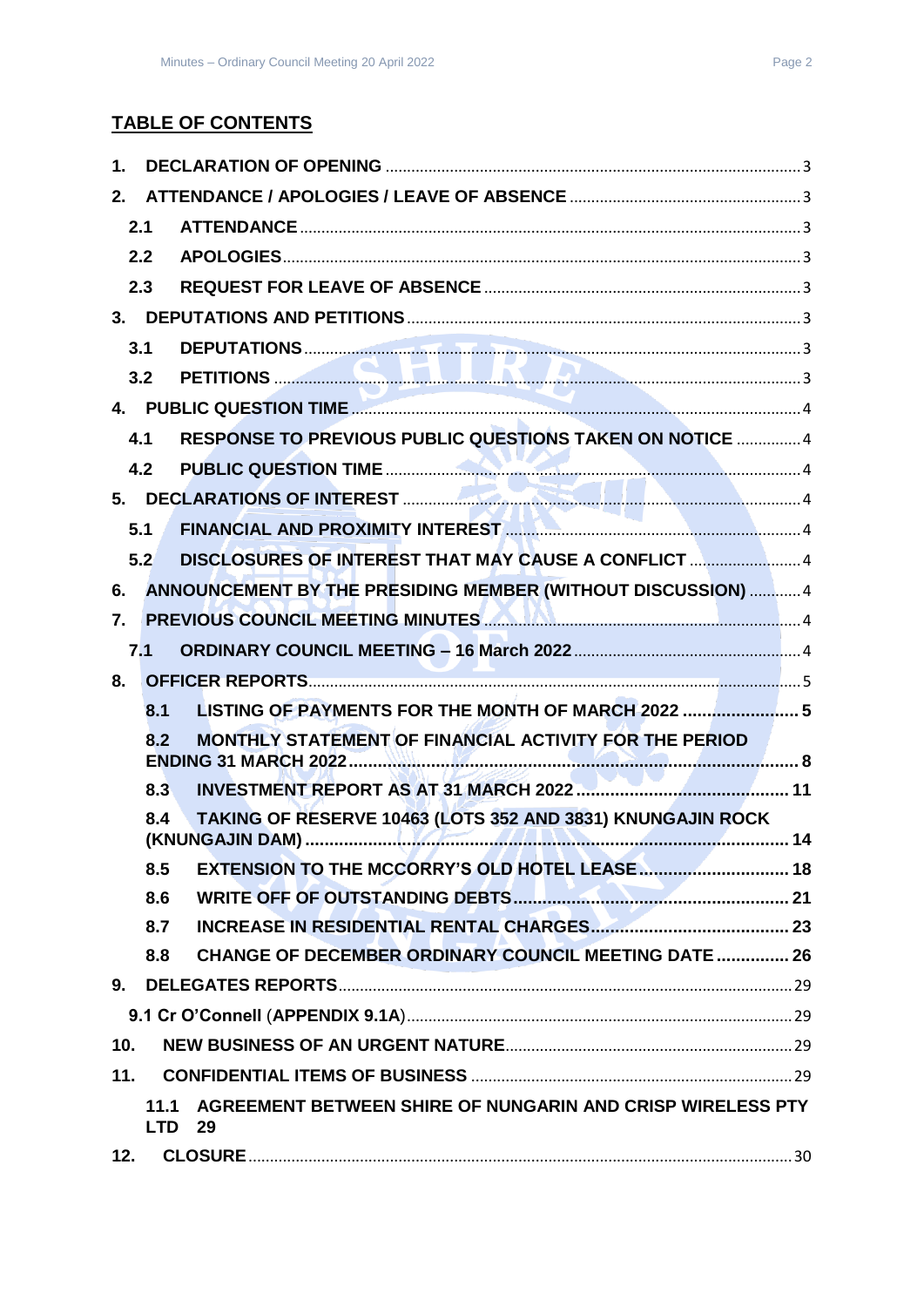## **AGENDA**

#### <span id="page-2-0"></span>**1. DECLARATION OF OPENING**

The Presiding Member declared the meeting open at 3:00pm.

#### *Affirmation of Civic Duty and Responsibility as Read*

*I make this Affirmation in good faith on behalf of Councillors and Officers of the Shire of Nungarin. We collectively declare we will duly, faithfully, honestly and with integrity fulfil the duties of our respective office and positions for all the people in the district according to the best of our judgment and ability.*

Acknowledgement of Traditional Custodians as Read

We wish to acknowledge the Traditional Custodians of the land we are meeting on, the Njaki Njaki Nyoongar people, and recognise the contribution of Elders past, present and future.

#### <span id="page-2-2"></span><span id="page-2-1"></span>**2. ATTENDANCE / APOLOGIES / LEAVE OF ABSENCE**

## **2.1 ATTENDANCE**

**Councillors** Shire President Cr P de Lacy Deputy Shire President Cr G Coumbe Elected Member Cr K Dayman Elected Member Cr J Davis

Elected Member Cr RE O'Connell (via MsTeam) Elected Member Cr W Lee

#### **Council Officers**

Chief Executive Officer Mr L Long Manager Works & Services Mr C Large

#### **Observers / Visitors**

## <span id="page-2-3"></span>**2.2 APOLOGIES**

Elected Member Cr M Caughey

<span id="page-2-4"></span>**2.3 REQUEST FOR LEAVE OF ABSENCE** Nil

#### <span id="page-2-6"></span><span id="page-2-5"></span>**3. DEPUTATIONS AND PETITIONS**

- **3.1 DEPUTATIONS** Nil
- <span id="page-2-7"></span>**3.2 PETITIONS** Nil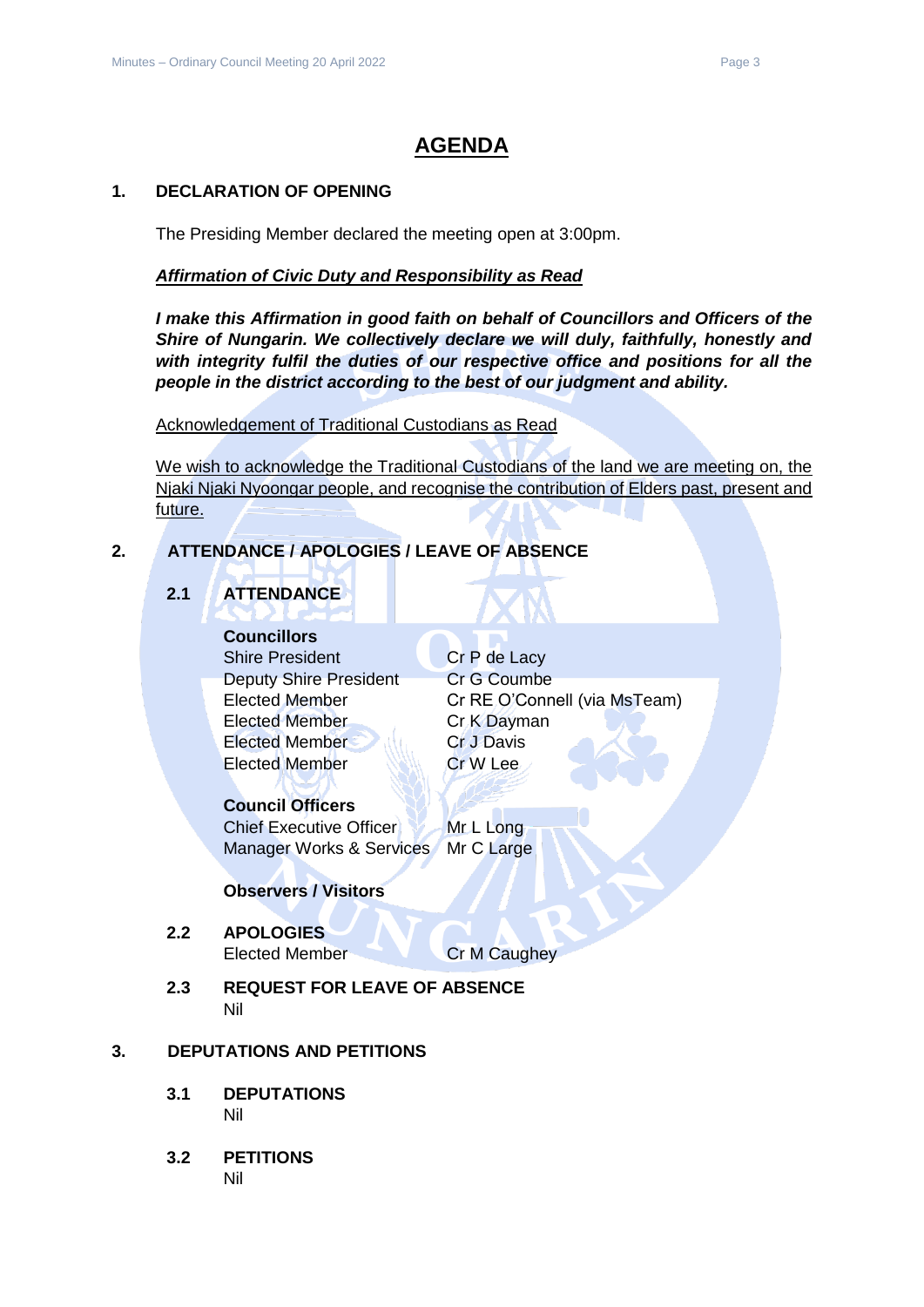#### <span id="page-3-1"></span><span id="page-3-0"></span>**4. PUBLIC QUESTION TIME**

- **4.1 RESPONSE TO PREVIOUS PUBLIC QUESTIONS TAKEN ON NOTICE** Nil
- <span id="page-3-2"></span>**4.2 PUBLIC QUESTION TIME** Nil

#### <span id="page-3-4"></span><span id="page-3-3"></span>**5. DECLARATIONS OF INTEREST**

#### **5.1 FINANCIAL AND PROXIMITY INTEREST**

• Cr Dayman – Financial Interest – Item 8.7 increase in residential rental charges – Employee of Agcare being the lessee of one of the residential houses.

#### <span id="page-3-5"></span>**5.2 DISCLOSURES OF INTEREST THAT MAY CAUSE A CONFLICT**

• Cr Coumbe – Impartiality Interest – Item 8.7 increase in residential rental charges – Daughter is a tenant in one of the residential houses.

#### <span id="page-3-6"></span>**6. ANNOUNCEMENT BY THE PRESIDING MEMBER (WITHOUT DISCUSSION)**

#### <span id="page-3-8"></span><span id="page-3-7"></span>**7. PREVIOUS COUNCIL MEETING MINUTES**

#### **7.1 ORDINARY COUNCIL MEETING – 16 March 2022**

#### **OFFICER RECOMMENDATION 6818/04/22**

WUN

**That the Minutes of the Ordinary Council Meeting held on 16 March 2022 be confirmed as being a true and accurate record.**

**Moved: Cr K Dayman Seconded: Cr W Lee**

**CARRIED 7 / 7**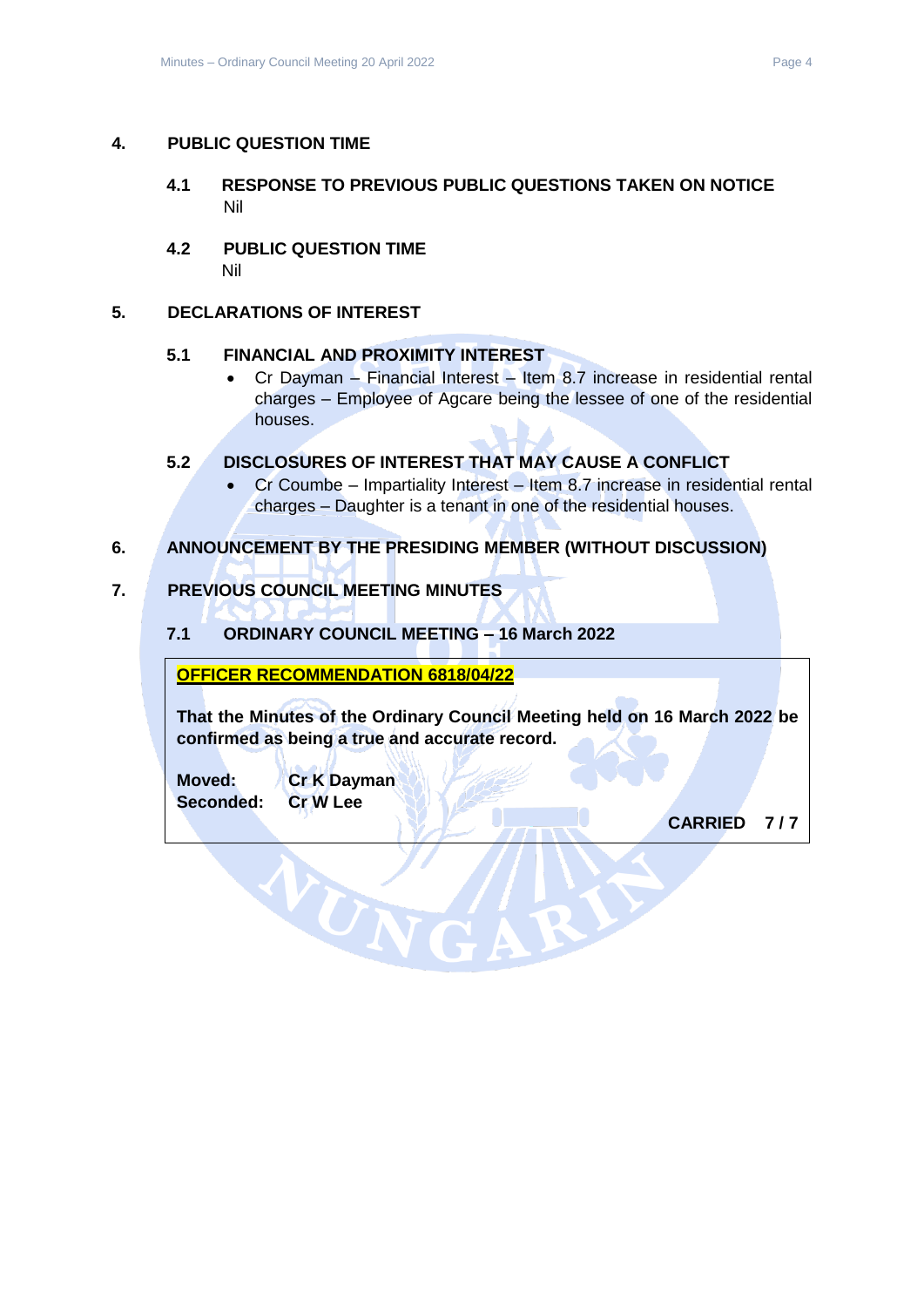#### <span id="page-4-0"></span>**8. OFFICER REPORTS**

<span id="page-4-1"></span>

| <b>LISTING OF PAYMENTS FOR THE MONTH OF MARCH 2022</b><br>8.1 |                                     |  |  |  |
|---------------------------------------------------------------|-------------------------------------|--|--|--|
| File Ref:                                                     | 10.13 Payment Listings              |  |  |  |
| <b>Previous Items:</b>                                        | Nil                                 |  |  |  |
| <b>Applicant:</b>                                             | Nil                                 |  |  |  |
| <b>Author and Title:</b>                                      | Vanessa Seward, Executive Assistant |  |  |  |
| <b>Declaration of Interest:</b>                               | Nil                                 |  |  |  |
| <b>Voting Requirements:</b>                                   | <b>Absolute Majority</b>            |  |  |  |
| <b>Attachment Number</b>                                      | 8.1A - Payment List                 |  |  |  |

| <b>OFFICER RECOMMENDATION 6819/04/22</b>                        |                                             |                                                                   |  |  |  |
|-----------------------------------------------------------------|---------------------------------------------|-------------------------------------------------------------------|--|--|--|
| <b>That Council Resolves to:</b>                                |                                             |                                                                   |  |  |  |
| 1.<br>2022:                                                     |                                             | Receive the following payments made throughout the month of March |  |  |  |
| <b>Municipal</b>                                                | <b>Cheque</b><br>EFT<br><b>Direct Debit</b> | \$15,289.13<br>\$177,409.60<br>26,643.93<br>\$219,342.66          |  |  |  |
| <b>Trust</b>                                                    | Cheque -                                    | <b>Nil</b>                                                        |  |  |  |
|                                                                 | <b>Grand Total</b>                          | \$219,342.66                                                      |  |  |  |
| Moved:<br><b>Cr K Dayman</b><br><b>Cr G Coumbe</b><br>Seconded: |                                             | <b>CARRIED</b><br>7/7                                             |  |  |  |
|                                                                 |                                             |                                                                   |  |  |  |

#### **IN BRIEF**

The purpose of this report is to present the listing of payments made from the Shire's Municipal and Trust funds throughout the month of March 2022

#### **BACKGROUND**

The attached appendix lists the payments from Council Municipal and Trust funds for the month applicable as per requirements of the *Local Government Act 1995* and the *Local Government (Financial Management) Regulations 1996*.

As per Regulation 13 of the *Local Government (Financial Management) Regulations 1996* the following information is required to be presented to Council;

- The Payee's name;
- The amount of the payment;
- The date of the Payment; and
- Sufficient information to identify the transaction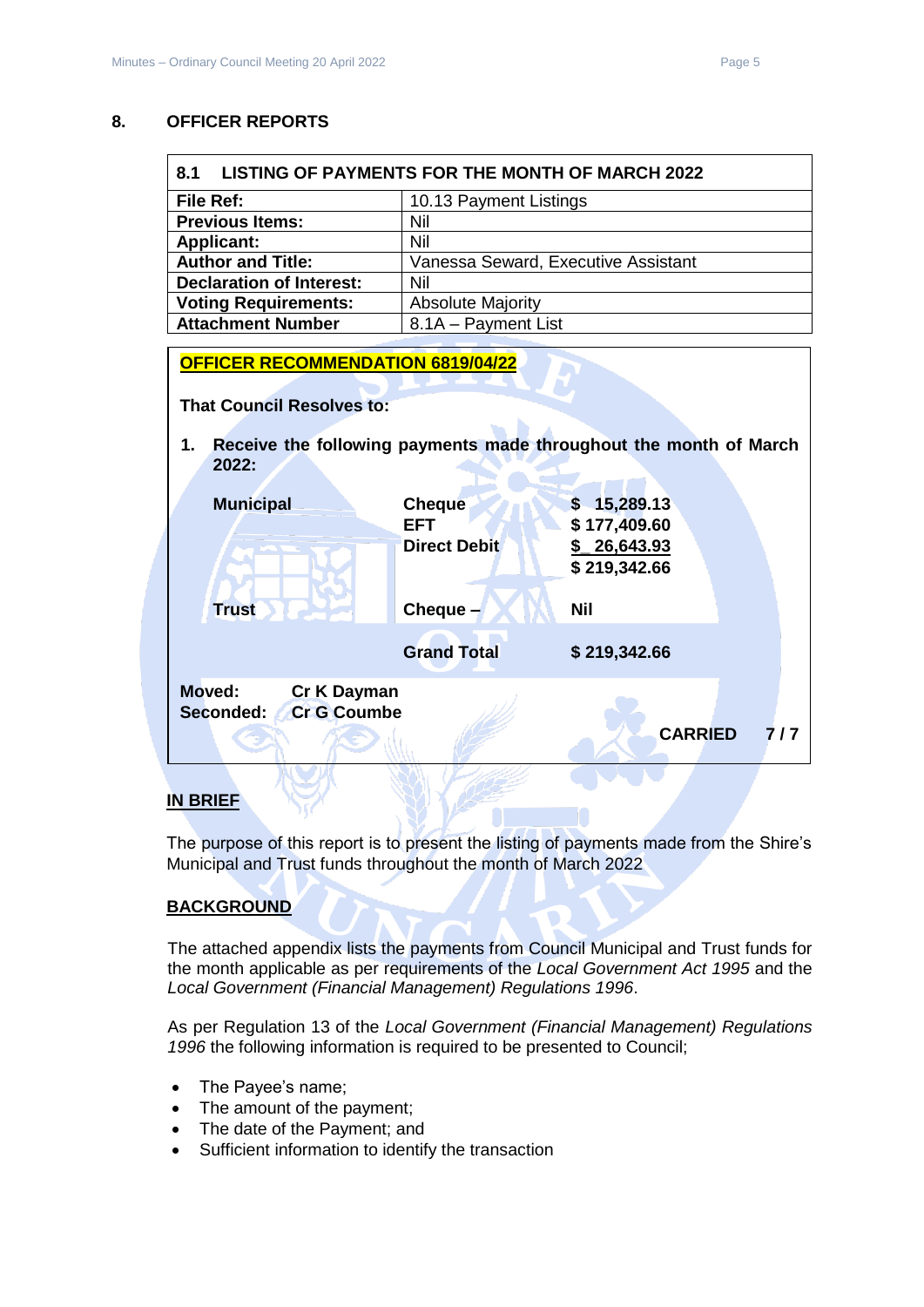#### **REPORT DETAIL**

As Council has delegated authority to the Chief Executive Officer to execute payments from the municipal fund and the trust fund a list of accounts paid are required to be submitted to Council showing the prescribe information.

#### **SHIRE OF NUNGARIN COMMUNITY STRATEGIC PLAN 2023**

| <b>Focus Area</b> | Civic Leadership                                                                          |
|-------------------|-------------------------------------------------------------------------------------------|
| <b>Aspiration</b> | A strong local democracy with an actively engaged community and<br>effective partnership. |
| Objective         | Annually review compliance methods.                                                       |

#### **OTHER STRATEGIC LINKS**

Nil

#### **STATUTORY ENVIRONMENT**

As per Regulation 13 of the *Local Government (Financial Management) Regulations 1996* the following is required;

- (1) If the local government has delegated to the CEO the exercise of its power to make payments from the municipal fund or the trust fund, a list of accounts paid by the CEO is to be prepared each month showing for each account paid since the last such list was prepared
	- (a) the payee's name;
	- (b) the amount of the payment;
	- (c) the date of the payment; and
	- (d) sufficient information to identify the transaction.
- (2) A list of accounts for approval to be paid is to be prepared each month showing (a) for each account which requires council authorisation in that month
	- (i) the payee's name;
	- (ii) the amount of the payment; and
	- (iii) sufficient information to identify the transaction.
	- (b) the date of the meeting of the council to which the list is to be presented.
- (3) A list prepared under sub regulation (1) or (2) is to be
	- (a) presented to the council at the next ordinary meeting of the council after the list is prepared; and
	- (b) recorded in the minutes of that meeting.

#### **SUSTAINABILITY AND RISK CONSIDERATIONS**

**Economic – (Impact on the Economy of the Shire and Region)** Nil

**Social – (Quality of life to community and / or affected land owners)** Nil

**Policy Implications** Nil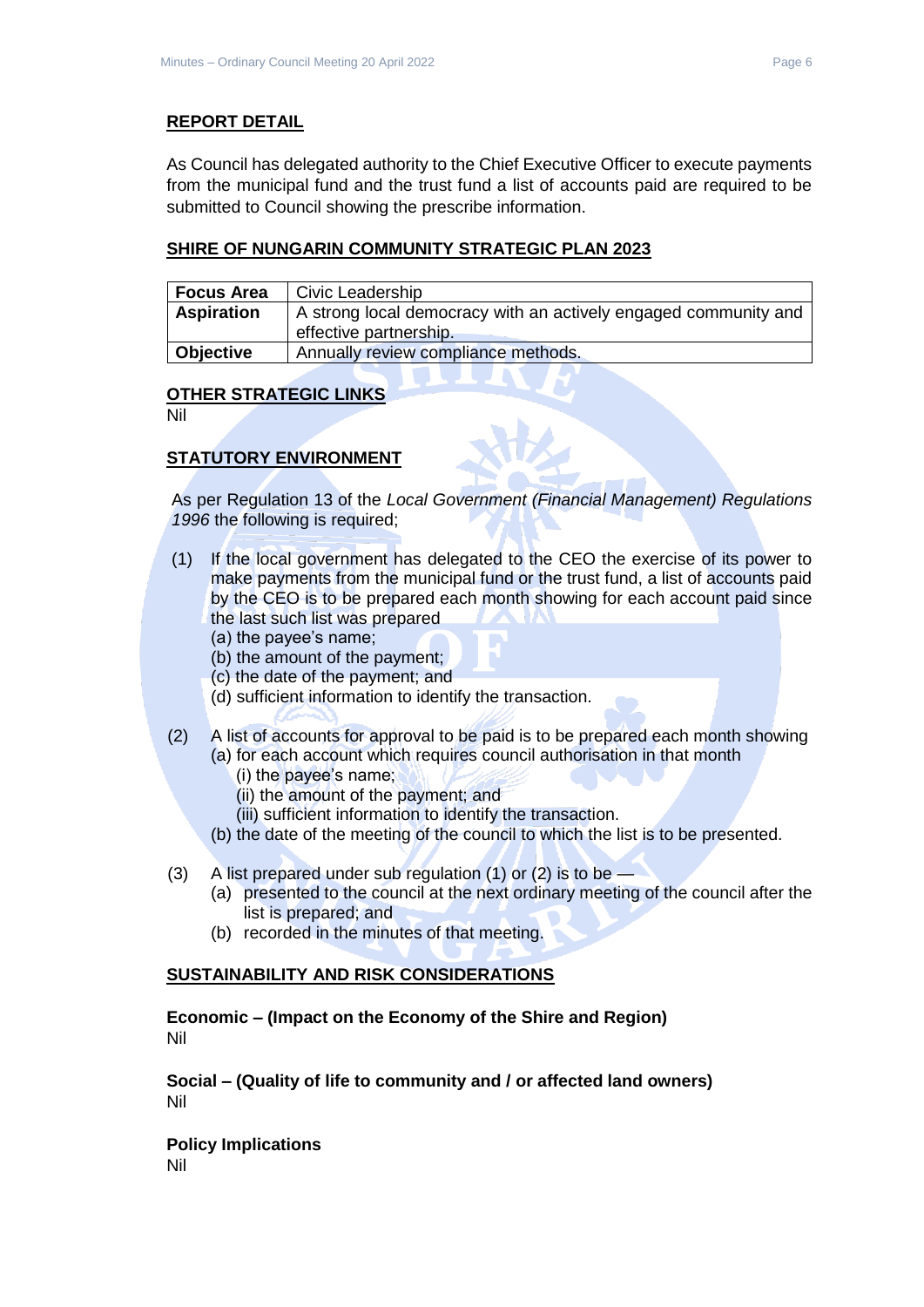## **Risk Management Implications**

| <b>Risk Level</b> | <b>Comment</b>                                                        |  |  |  |
|-------------------|-----------------------------------------------------------------------|--|--|--|
| Medium            | If the required information is not presented to Council in accordance |  |  |  |
|                   | with the Local Government (Financial Management) Regulation           |  |  |  |
|                   | 1996 it may result in a qualified audit report and an unclean         |  |  |  |
|                   | compliance return submitted to the Department of Local                |  |  |  |
|                   | Government, Sport & Cultural Industries.                              |  |  |  |

#### **CONSULTATION**

Nil

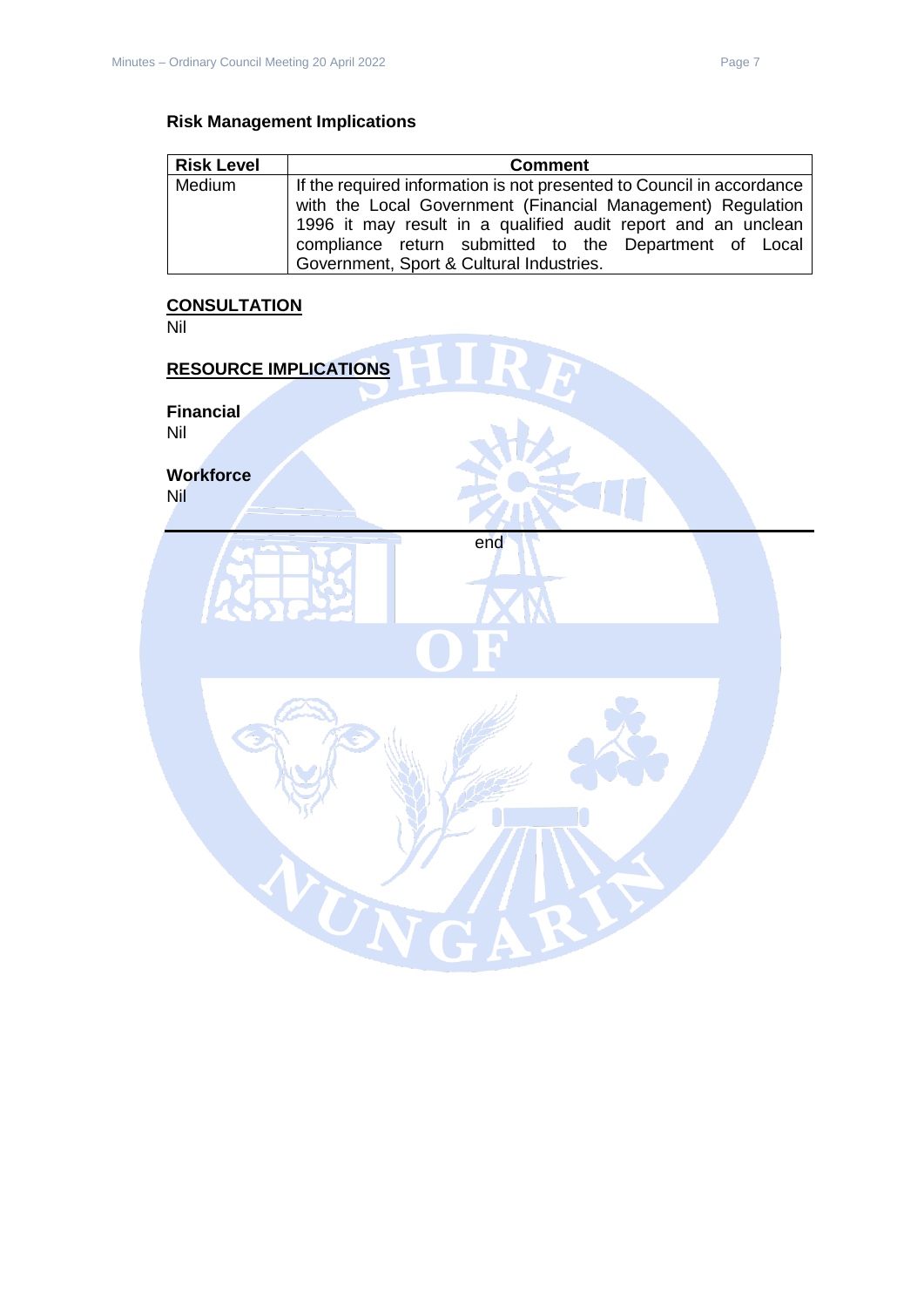### <span id="page-7-0"></span>**8.2 MONTHLY STATEMENT OF FINANCIAL ACTIVITY FOR THE PERIOD ENDING 31 MARCH 2022**

| <b>File Ref:</b>                | 10.2.1 Annual Financial Statements 2021/22 |
|---------------------------------|--------------------------------------------|
| <b>Previous Item Ref:</b>       | Nil                                        |
| <b>Applicant:</b>               | Nil                                        |
| <b>Author and Title:</b>        | Leonard Long, Chief Executive Officer      |
|                                 | Darren Long, Financial Consultant          |
| <b>Declaration of Interest:</b> | Nil                                        |
| <b>Voting Requirements</b>      | <b>Simple Majority</b>                     |
| <b>Attachment Number:</b>       | 8.2A - Monthly Statement                   |

#### **OFFICER RECOMMENDATION 6820/04/22**

**That Council Resolves to:** 

**1. Receives the monthly financial activity statement for the period ending 31 March 2022.**

**Moved: Cr J Davis Seconded: Cr W Lee**

**CARRIED 7 / 7** 

#### **IN BRIEF**

The purpose of this report is to present the financial position of Council as at the reporting date as per requirements of the *Local Government Act 1995* and the *Local Government (Financial Management) Regulation 1996.*

#### **BACKGROUND**

The *Local Government Act 1995* in conjunction with regulation 34(1) of the *Local Government (Financial Management) Regulations 1996* requires a monthly Statement of Financial Activity to be presented to Council detailing the prescribed information within 2 months after the end of the month to which the statement relates.

#### **REPORT DETAIL**

The Shire prepares the monthly financial statements in the statutory format along with other supplementary financial reports consisting of:

- (a) Statement of Comprehensive Income by Function/Program;
- (b) Statement of Comprehensive Income by Nature/Type;
- (c) Statement of Financial Activity;
- (d) Summary of Net Current Asset Position;
- (e) Statement of Explanation of Material Variances;
- (f) Statement of Financial Position;
- (g) Statement of Cash Flows;
- (h) Detailed Operating and Non-Operating Schedules;
- (i) Statement of Cash Back Reserves;
- (j) Loan Borrowings Statement; and
- (k) Trust Statement.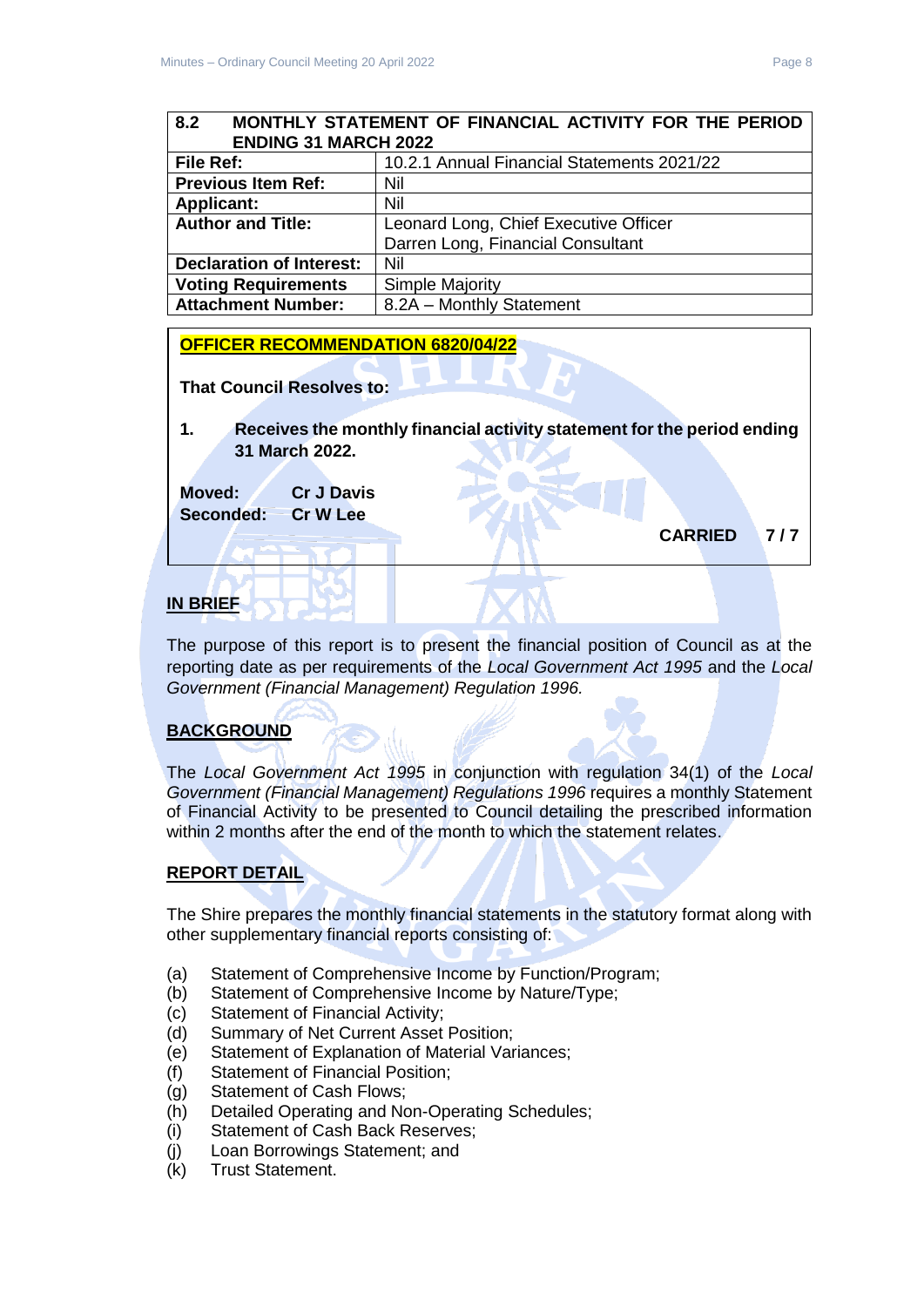#### **MATERIAL VARIANCE COMMENTARY ON YEAR TO DATE**

Regulation 34 of the *Local Government (Financial Management) Regulations 1996*  require local governments to prepare annual budget estimates and month by month budget estimates so that comparatives can be made to Year to Date (YTD) Actual amounts of expenditure, revenue and income.

At its budget meeting, Council adopted a material variance threshold of \$5,000 or 10%. For interpretation purposes, this means any variance at Function/Program level that is greater than 10% and exceeds \$5,000 in value is reported on and commentary is provided to explain the YTD budget estimate to YTD actual variance. The material variance is shown on the Statement of Financial Activity, in accordance with the Local Government (Financial Management) Regulations 1996. The material variance commentary is now provided in a separate statement, called the Statement of Explanation of Material Variances.

The Statement of Financial Activity as at 31 March 2022 shows a closing surplus of \$932,422.

#### **SHIRE OF NUNGARIN COMMUNITY STRATEGIC PLAN 2023**

| <b>Focus Area</b>                                                                    | <b>Civic Leadership</b>             |  |  |
|--------------------------------------------------------------------------------------|-------------------------------------|--|--|
| A strong local democracy with an actively engaged community and<br><b>Aspiration</b> |                                     |  |  |
|                                                                                      | effective partnership.              |  |  |
| <b>Objective</b>                                                                     | Annually review compliance methods. |  |  |

#### **OTHER STRATEGIC LINKS**

Shire of Nungarin 2021/22 Annual Budget

#### **STATUTORY ENVIRONMENT**

Section 6.4 of the *Local Government Act 1995* and Regulation 34 of the *Local Government (Finance) Regulations 1996*.

*Local Government (Financial Management) Regulations 1996*: Regulation 34 states:

- (1) A local government is to prepare each month a statement of financial activity reporting on the sources and applications of funds, as set out in the annual budget under regulation 22(1)(d) for that month in the following detail:
	- (a) annual budget estimates, taking into account any expenditure incurred for an additional purpose under section 6.8(1)(b) or (c);
	- (b) budget estimates to the end of month to which the statement relates;
	- (c) actual amounts of expenditure, revenue and income to the end of the month to which the statement relates;
	- (d) material variances between the comparable amounts referred to in paragraphs (b) and (c);
	- (e) the net current assets at the end of the month to which the statement relates.

Sub regulations 2, 3, 4, 5, and 6 prescribe further details of information to be included in the monthly statement of financial activity.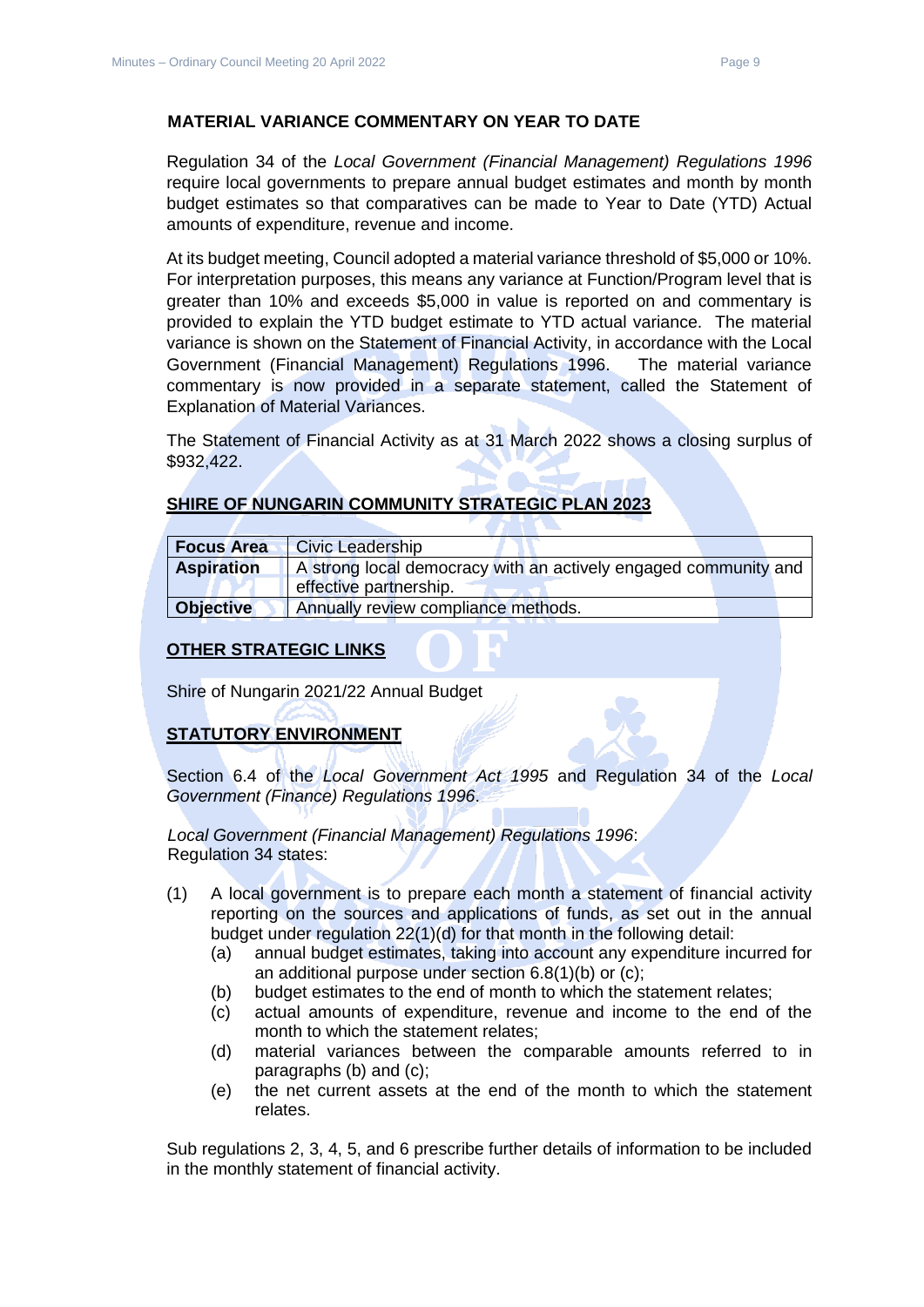#### **SUSTAINABILITY AND RISK CONSIDERATIONS**

**Economic – (Impact on the Economy of the Shire and Region)** Nil

**Social – (Quality of life to community and / or affected land owners)** Nil

**Policy Implications** Nil

## **Risk Management Implications**

| <b>Risk Level</b> | <b>Comment</b>                                                       |
|-------------------|----------------------------------------------------------------------|
| Medium            | Inadequate financial performance monitoring could lead to            |
|                   | over/under budget expenditure which could affect council's financial |
|                   | position and/or financial ratios.                                    |

#### **CONSULTATION**

Shires Financial Consultant

#### **RESOURCE IMPLICATIONS**

WN

**Financial** Nil

**Workforce** Nil

end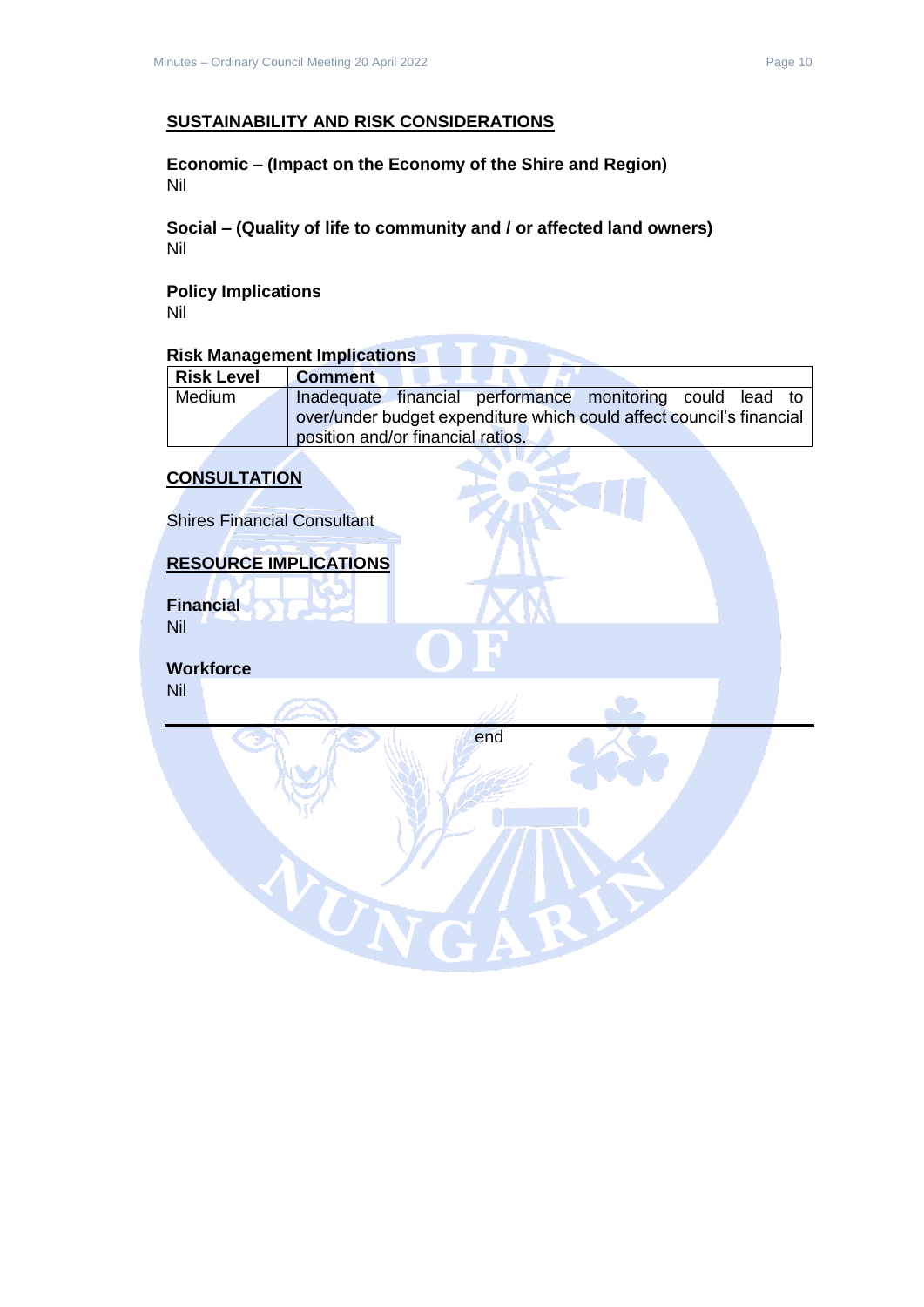<span id="page-10-0"></span>

| <b>INVESTMENT REPORT AS AT 31 MARCH 2022</b><br>8.3 |                                           |  |  |  |
|-----------------------------------------------------|-------------------------------------------|--|--|--|
| File Ref:                                           | 10.10.1 Annual Investment Reports 2021/22 |  |  |  |
| <b>Previous Item Ref:</b>                           | Nil                                       |  |  |  |
| <b>Applicant:</b>                                   | Nil                                       |  |  |  |
| <b>Author and Title:</b>                            | Leonard Long, Chief Executive Officer     |  |  |  |
|                                                     | Darren Long, Financial Consultant         |  |  |  |
| <b>Declaration of Interest:</b>                     | Nil                                       |  |  |  |
| <b>Voting Requirements</b>                          | Simple Majority                           |  |  |  |
| <b>Attachment Number:</b>                           | Nil                                       |  |  |  |

## **IN BRIEF OFFICER RECOMMENDATION 6821/04/22 That Council Resolves to: 1. Receive the Investment Report as at 31 March 2022. Moved: Cr K Dayman Seconded: Cr J Davis CARRIED 7 / 7**

## The purpose of this report is to present the status of Council's investments accounts.

#### **BACKGROUND**

Money held in the Municipal Fund of the Shire of Nungarin that is not required for the time being may be invested in accordance with the Local Government Act 1995 and the Trustees Act 1962 Part III.

## **REPORT DETAIL**

The table below details the investments held by the Shire as at 31 March 2022:

|                        | <b>INVESTMENT REGISTER</b>      |                         |                                                          |              |                                                             |                                    |
|------------------------|---------------------------------|-------------------------|----------------------------------------------------------|--------------|-------------------------------------------------------------|------------------------------------|
|                        |                                 |                         | 1 MARCH 2022 TO 31 MARCH 2022                            |              |                                                             |                                    |
|                        |                                 |                         | <b>COMMONWEALTH BANK - FIXED TERM DEPOSIT</b>            |              |                                                             |                                    |
| ACCOUNT<br>$\tilde{z}$ | p<br>⊢<br>≅<br>ш<br>-<br>á<br>≨ | RATE<br><b>INTEREST</b> | ш<br>O<br>$\frac{c}{2}$<br>ENIN<br>$\overline{6}$<br>ิธี | œ<br>같<br>교원 | ທ<br>≃<br>ш<br>Ξ<br>$\frac{9}{2}$<br>57<br>ш<br>a<br>≃<br>≙ | ິ<br><b>SC</b><br><u>ଣ</u> ଷ୍<br>ပ |
| 38132004.26            | 17/06/2022                      | 0.43%                   | \$1,145,000.00                                           | \$931.69     | \$500,406.85                                                | \$645,524.84                       |

#### **SHIRE OF NUNGARIN COMMUNITY STRATEGIC PLAN 2023**

| Focus Area        | Civic Leadership                                                |
|-------------------|-----------------------------------------------------------------|
| <b>Aspiration</b> | A strong local democracy with an actively engaged community and |
|                   | effective partnership.                                          |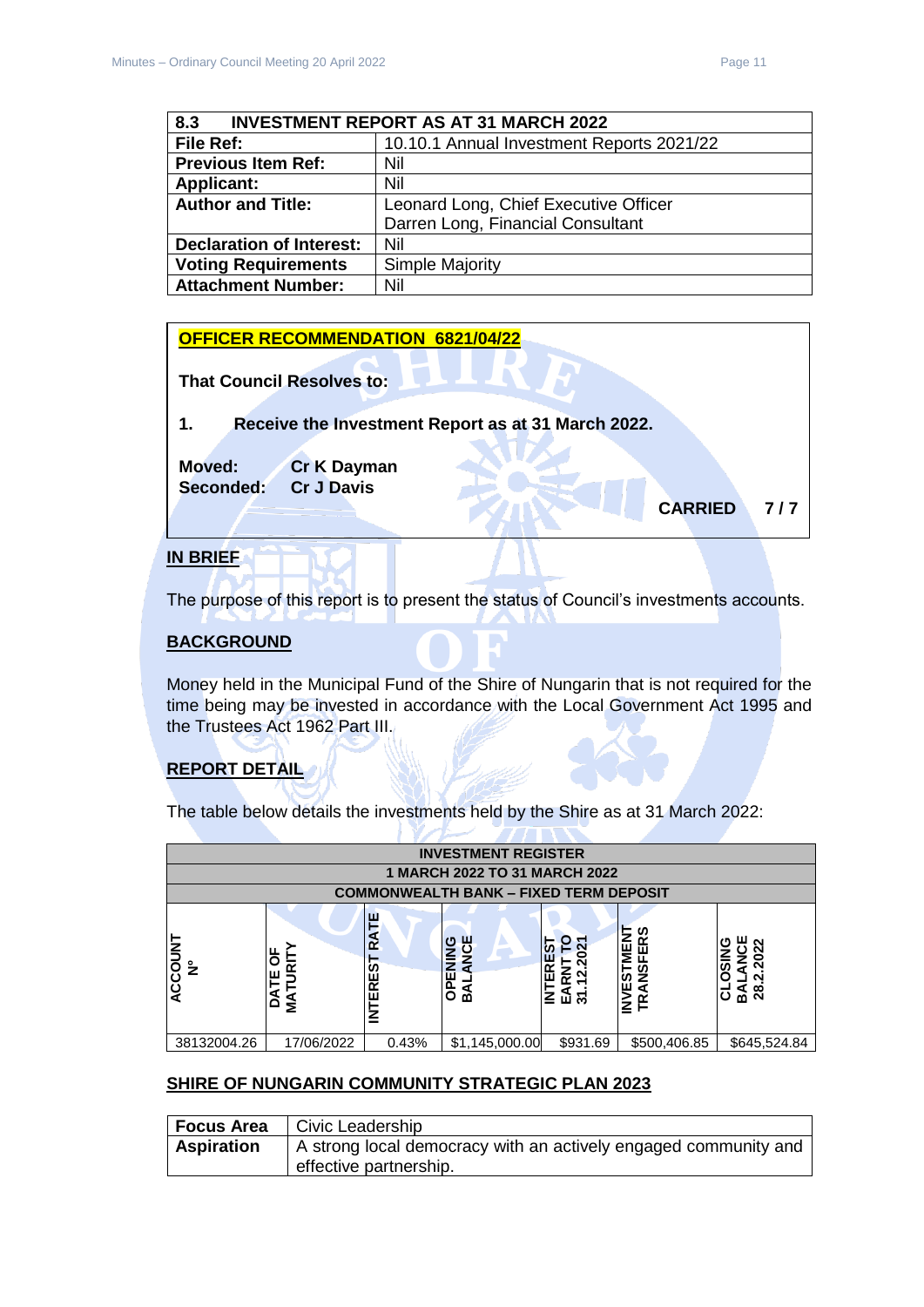#### **Objective** | Annually review compliance methods.

#### **OTHER STRATEGIC LINKS**

Nil

#### **STATUTORY ENVIRONMENT**

#### **Local Government Act 1995**

#### **6.14. Power to invest**

- (1) Money held in the municipal fund or the trust fund of a local government that is not, for the time being, required by the local government for any other purpose may be invested as trust funds may be invested under the *Trustees Act 1962* Part III.
- (2A) A local government is to comply with the regulations when investing money referred to in subsection (1).
- (2) Regulations in relation to investments by local governments may
	- (a) make provision in respect of the investment of money referred to in subsection (1); and
	- *[(b) deleted]*
		- (c) prescribe circumstances in which a local government is required to invest money held by it; and
		- (d) provide for the application of investment earnings; and
		- (e) generally, provide for the management of those investments.

#### **Local Government (Financial Management) Regulations 1996**

#### **19. Investments, control procedures for**

- (1) A local government is to establish and document internal control procedures to be followed by employees to ensure control over investments.
- (2) The control procedures are to enable the identification of
	- (a) the nature and location of all investments; and
	- (b) the transactions related to each investment.

#### **19C. Investment of money, restrictions on (Act s. 6.14(2)(a))**

 $(1)$  In this regulation —

#### *authorised institution* means —

(a) an authorised deposit-taking institution as defined in the *Banking Act 1959 (Commonwealth)* section 5; or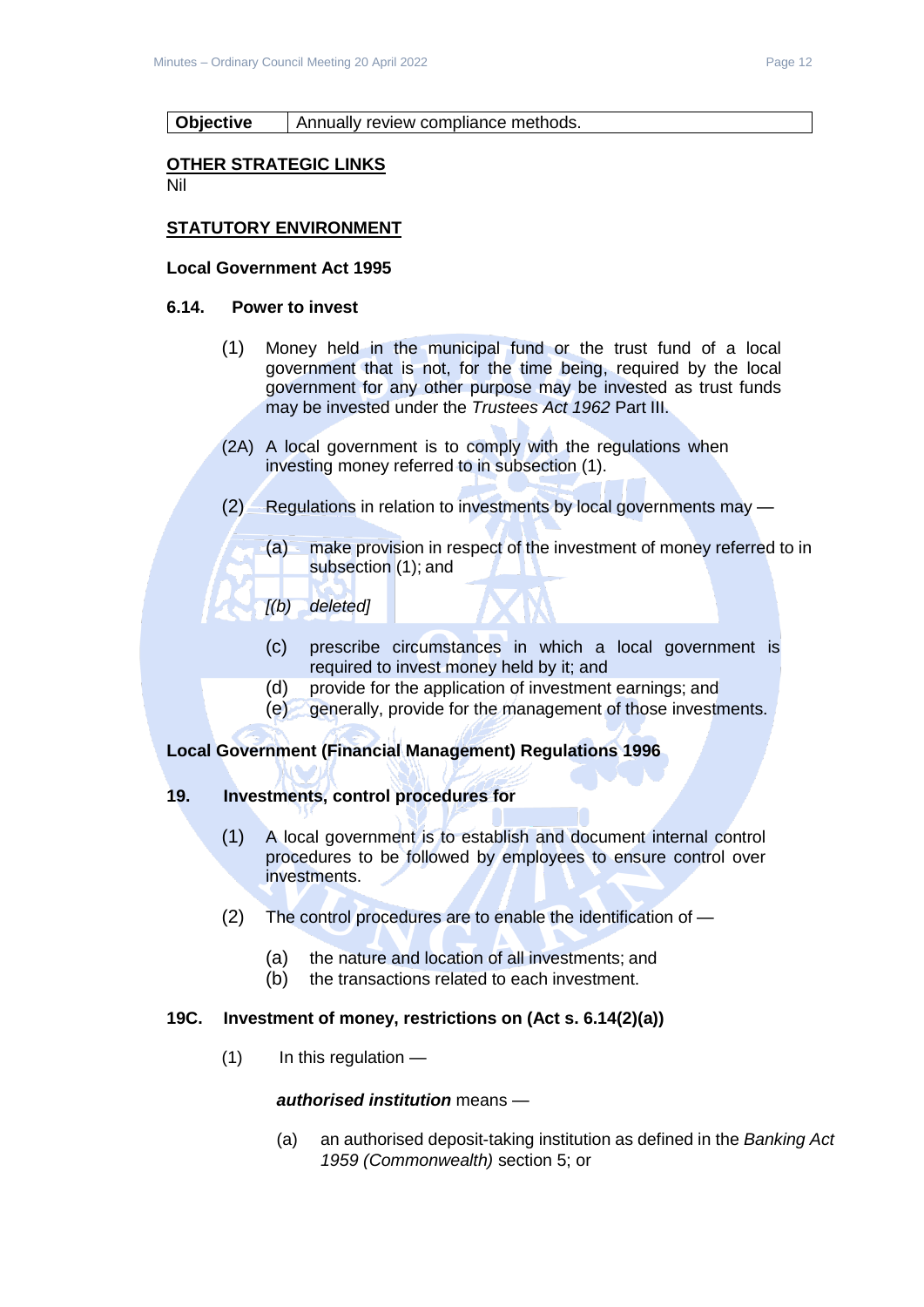(b) the Western Australian Treasury Corporation established by the *Western Australian Treasury Corporation Act 1986*;

*foreign currency* means a currency except the currency of Australia.

- (2) When investing money under section 6.14(1), a local government may not do any of the following —
	- (a) deposit with an institution except an authorised institution;
	- (b) deposit for a fixed term of more than 12 months;
	- (c) invest in bonds that are not guaranteed by the Commonwealth Government, or a State or Territory government;
	- (d) invest in bonds with a term to maturity of more than 3 years;
	- (e) invest in a foreign currency.

#### **SUSTAINABILITY AND RISK CONSIDERATIONS**

**Economic – (Impact on the Economy of the Shire and Region)** Nil

**Social – (Quality of life to community and / or affected land owners)** Nil

#### **Policy Implications**

Council Policy 3.07 applies to the investment of surplus funds.

 $AC > 11$ 

#### **Risk Management Implications**

**CENT** 

| <b>Risk Level</b> | <b>Comment</b>                                                       |
|-------------------|----------------------------------------------------------------------|
| Moderate          | Inadequate financial performance could lead to the loss of potential |
|                   | income through interest earned from investment accounts.             |

#### **CONSULTATION**

Nil

#### **RESOURCE IMPLICATIONS**

**Financial** Nil

**Workforce** Nil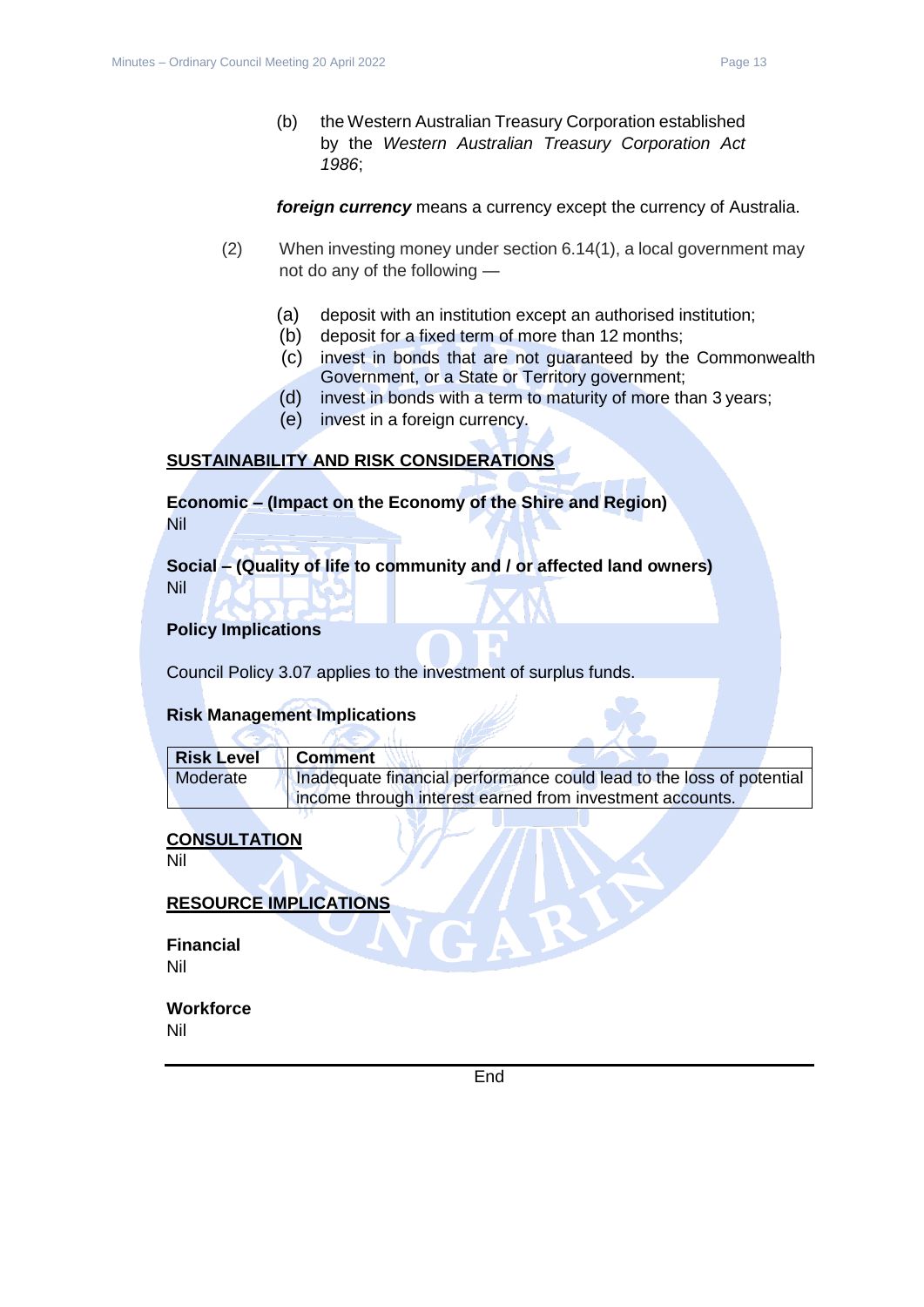## <span id="page-13-0"></span>**8.4 TAKING OF RESERVE 10463 (LOTS 352 AND 3831) KNUNGAJIN ROCK (KNUNGAJIN DAM) File Ref:**  $\begin{array}{ccc} 4.9.2 \end{array}$

| <b>Previous Item Ref:</b>       | Nil                                   |
|---------------------------------|---------------------------------------|
| <b>Applicant:</b>               | Nil                                   |
| <b>Author and Title:</b>        | Leonard Long, Chief Executive Officer |
| <b>Declaration of Interest:</b> | Nil                                   |
| <b>Voting Requirements</b>      | Simple Majority                       |
| <b>Attachment Number:</b>       | Nil                                   |

#### **OFFICER RECOMMENDATION 6822/04/22**

**That Council Resolves to:**

- **1. Accept the Management Order for Reserve 10463 being Lots 352 and 3831 from the Water Corporation as indicated in Figure 8.4B, subject to the following:**
	- **a. Water Corporation being responsible for any costs associated with the transfer of the Management Order to the Shire of Nungarin;**
	- **b. The Management Order includes the ability for the Shire of Nungarin to operate or sublease an area of the reserve for the purposes of a caravan park including chalet or camping ground.**
	- **c. The infrastructure relating to the catchment area as well as the catchment dam be reinstated and in a full operational condition prior to finalising the transfer of the Management Order to the Shire of Nungarin.**
	- **d. The existing Aboriginal Heritage site be separated from the Management Order proposed to the Shire of Nungarin.**
- **2. Support the Water Corporation registering an Easement over the entire Reserve 10463 being Lots 352 and 3831 to protect their existing infrastructure in the reserve, subject to the following:**
	- **a. Water Corporation being responsible for any costs associated with the registration of the Easement referred to in (2.) above;**
	- **b. The Shire of Nungarin being indemnified of any responsibility or cost associated with the damage or maintenance of any Water Corporation infrastructure located within Reserve 10463.**

**Moved: Cr G Coumbe Seconded: Cr J Davis**

**CARRIED 7 / 7**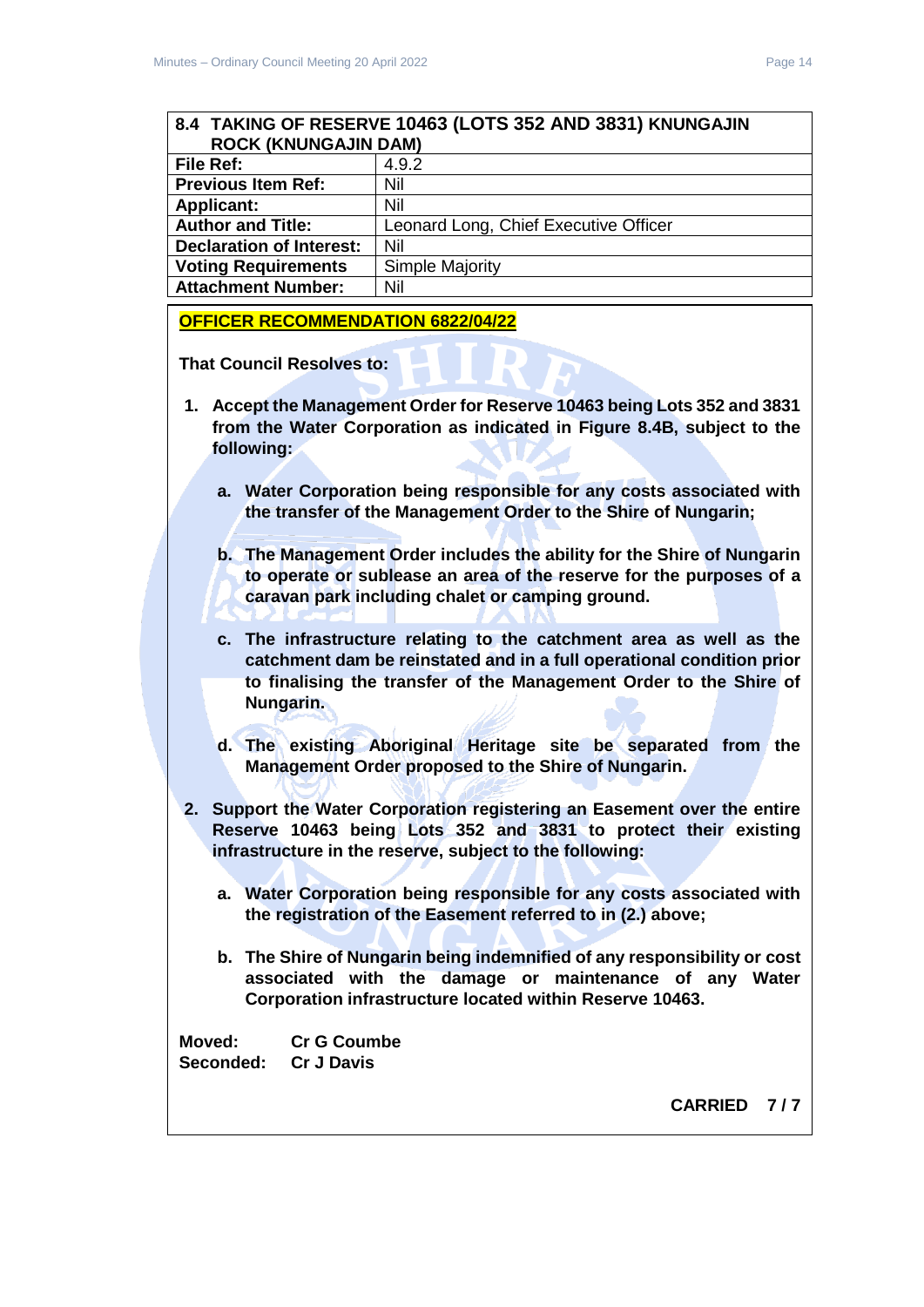#### **IN BRIEF**

Council is requested to consider accepting the Management Order for Reserve 10463 (Knungajin Dam).

#### **BACKGROUND**

The Shire has been liaising with the Water Corporation for some time now to acquire the Management Order for the Knungajin Dam located on Cornish Road.

In addition to liaising with Water Corporation, the Shire has also been liaising with the Department of Water Environment and Regulation regarding the upgrade / installation of infrastructure at the dam i.e. pumps, access road upgrade and stand pipe through a grant offered by the Department.

Although not an impediment for Council to take the Management Order there is a small portion of the reserve which is an Aboriginal Heritage site. As part of the transfer process the Department of Planning, Lands and Heritage will liaise with the Traditional Owners to assess any potential aboriginal heritage implications.



Figure 8.4A – Aboriginal Heritage Site

In addition, there may also be other obligations for this land relating to the South West Native Title Settlement which will also be further assessed by the Department of Planning, Lands and Heritage.

It is worth noting, should Council resolved to accept the vesting, if the Department of Planning, Lands and Heritage propose any unacceptable management arrangements to Council, Council is not obligated to accept them.

#### **REPORT DETAIL**

Knungajin Dam is strategically located in the northern section of the Shire to provide water for road construction / maintenance. The ability to be able to utilise water from the dam will reduce water costs associated with road construction / maintenance, with further savings made on staff and plant costs associated with the current need of having to travel substantial distances to obtain water when undertaking road construction / maintenance.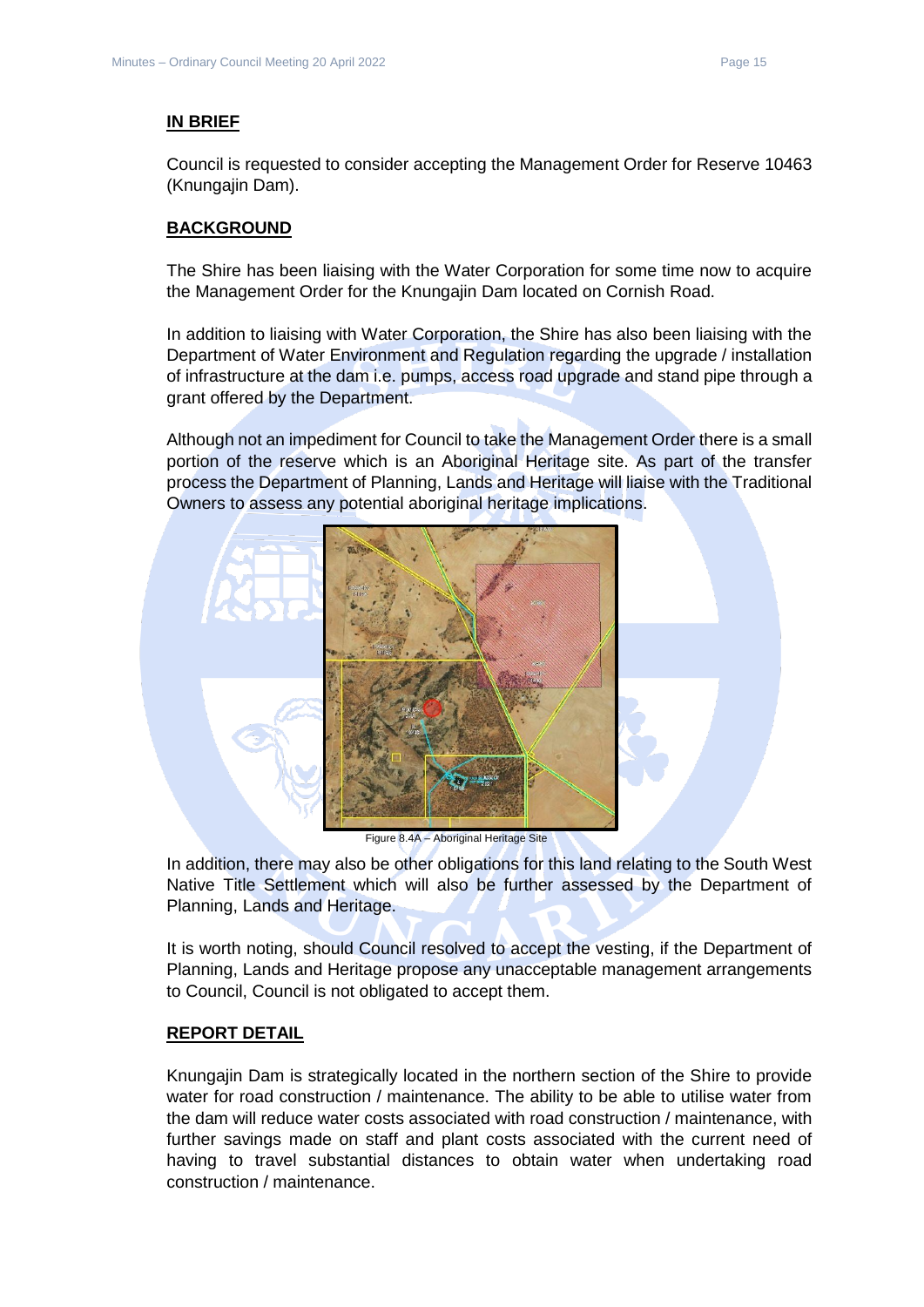The ability to have access to the water in the dam will also provide a non-potable water supply for firefighting purposes as well as be a potential emergency farmland water source for livestock in the area.



Figure 8.4B – Reserve Area

Should Council resolve to accept the Management Order, the Shire will become responsible for the land management which will include:

- Dam maintenance;
- Fencing maintenance;
- Access road maintenance (as required by the Shire only); and
- Infrastructure used by the Shire.

In this regard the Shire has been liaising with the Department of Water Environment and Regulation, who are currently looking at upgrading and repairing a number of key infrastructure assets on the reserve such as:

- Access road upgrade;
- Solar pump installation:
- Standpipe installation; and
- Water tank installation.

Should Council resolve to accept the Management Order it will be subject to Council also accepting the registration of an easement over the reserve in favour of the Water Corporation. The purpose of the easement will be to protect Water Corporation operational infrastructure remaining on the reserve, which, includes the water tank on the rock and the connecting pipeline corridors (shown in red) and the access track (shown in blue).



Figure 8.4C – WaterCorp Operational Infrastructure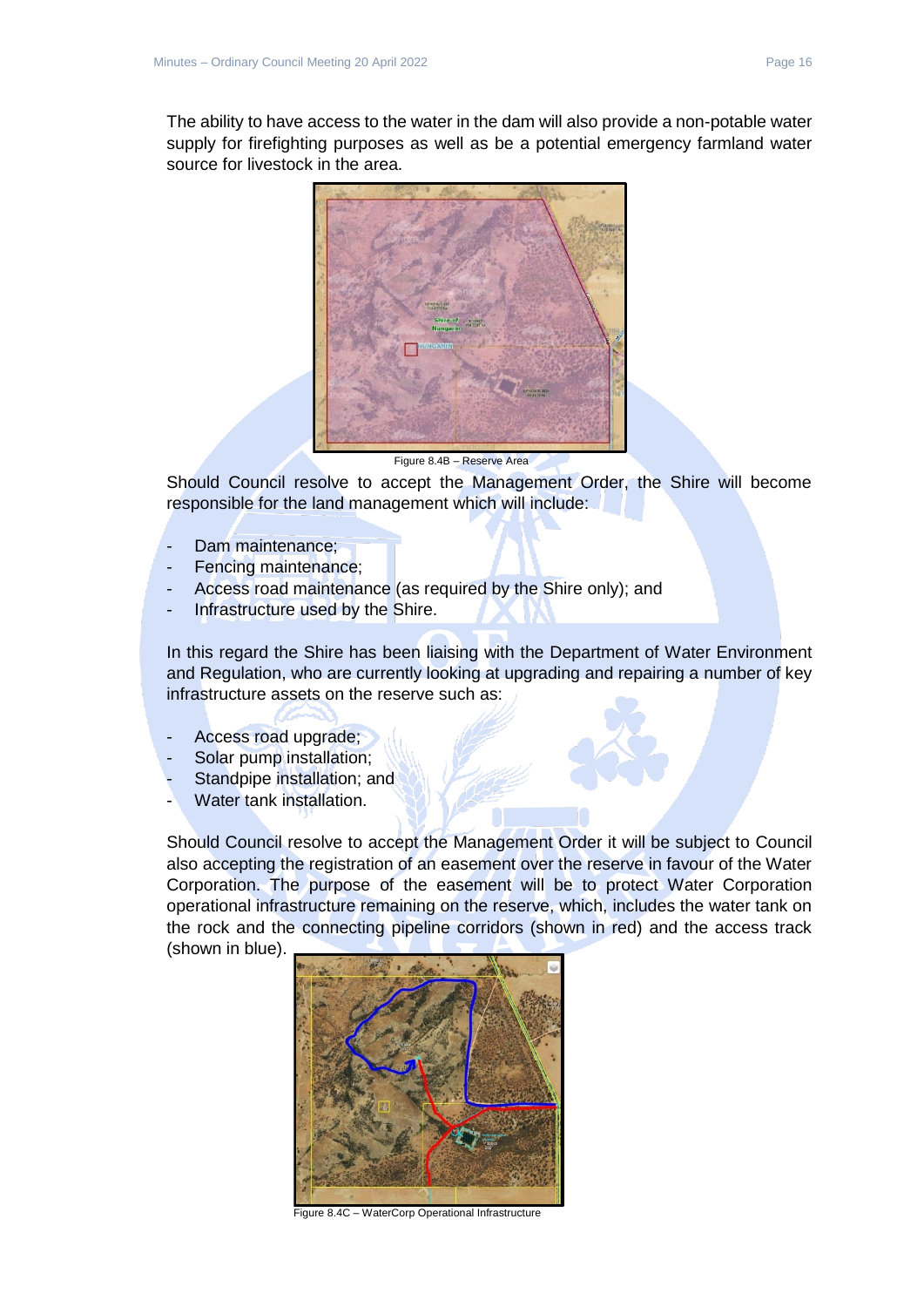#### **OTHER STRATEGIC LINKS** Nil

#### **STATUTORY ENVIRONMENT**

- *Land Administration Act 1997 – Part 4 Reserves*

#### **SUSTAINABILITY AND RISK CONSIDERATIONS**

#### **Economic – (Impact on the Economy of the Shire and Region)**

The acceptance of the reserve would have positive impacts on the economy of the Shire through financial savings and may also provide a future income source through the ability to create an additional recreational ground.

#### **Social – (Quality of life to community and / or affected land owners)**

Nil

## **Policy Implications**

Nil

#### **Risk Management Implications**

| <b>Risk Level</b> | <b>Comment</b>                                                    |  |
|-------------------|-------------------------------------------------------------------|--|
| <b>Medium</b>     | The risk involved in accepting the reserve is the potential       |  |
|                   | maintenance cost and should the reserve be developed further as a |  |
|                   | caravan park / camping ground the risk associated with being in   |  |
|                   | close proximity to a water body.                                  |  |

#### **CONSULTATION**

Nil

#### **RESOURCE IMPLICATIONS**

#### **Financial**

Funds would need to be allocated within the annual budget for the maintenance of the council owned infrastructure. However, this may be offset by the savings accrued through the use of the dam water.

#### **Workforce**

The acceptance of the reserve will result in additional workforce pressures in regard to possible maintenance.

end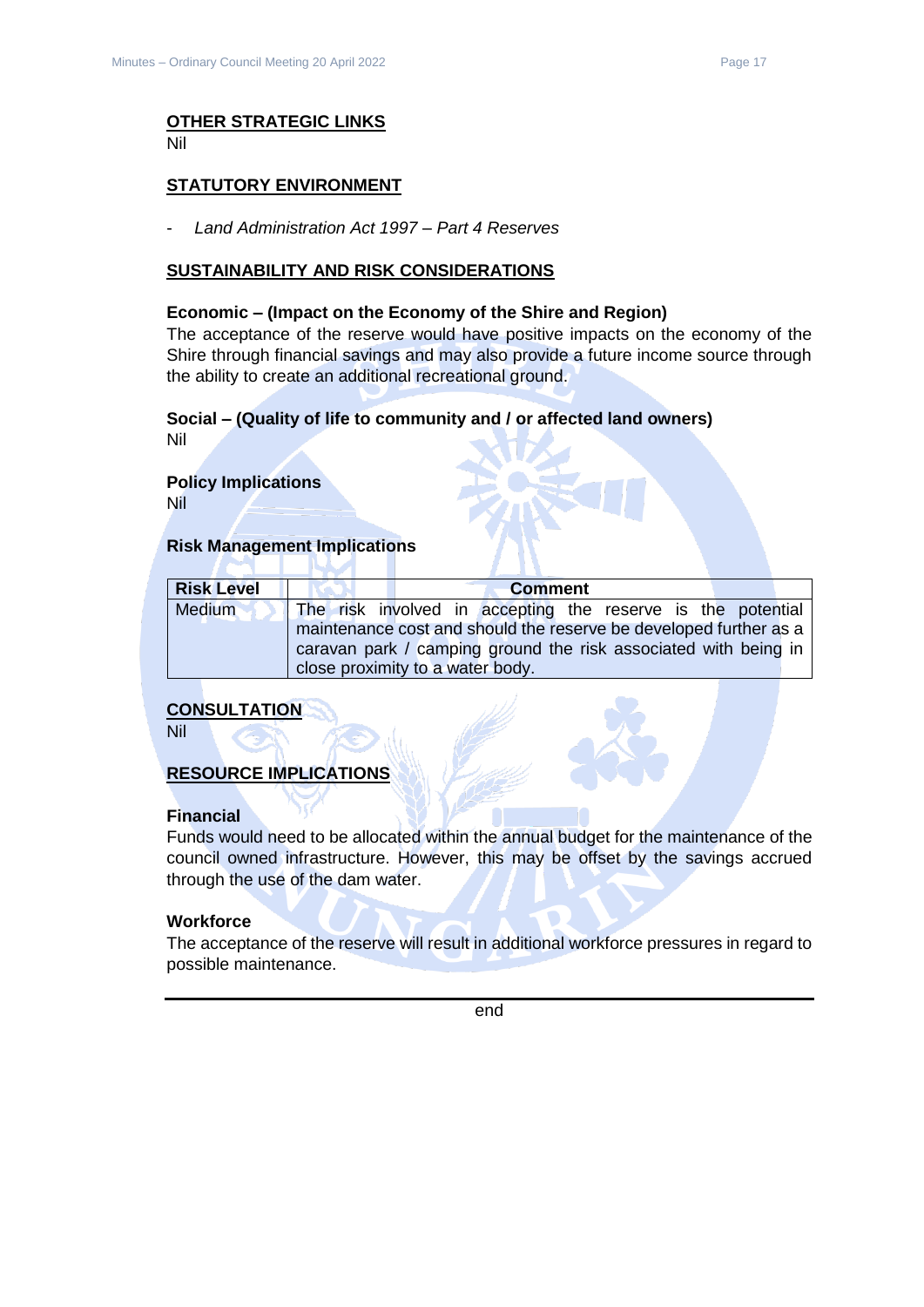<span id="page-17-0"></span>

| <b>EXTENSION TO THE McCORRY'S OLD HOTEL LEASE</b><br>8.5 |                                       |
|----------------------------------------------------------|---------------------------------------|
| File Ref:                                                | 4.15.2                                |
| <b>Previous Item Ref:</b>                                | Nil                                   |
| <b>Applicant:</b>                                        | Nil                                   |
| <b>Author and Title:</b>                                 | Leonard Long, Chief Executive Officer |
| <b>Declaration of Interest:</b>                          | Nil                                   |
| <b>Voting Requirements</b>                               | <b>Simple Majority</b>                |
| <b>Attachment Number:</b>                                | 8.5A - Draft Lease                    |

#### **OFFICER RECOMMENDATION 6823/04/22**

**That Council Resolves to:** 

- **1. Authorise the Chief Executive Officer to enter into negotiations for a five (5) year lease (Attachment 8.5A) with Beryl Lee Harmer for the lease of McCorry's Old Hotel, subject to:**
	- **a. Giving notice of the proposed lease in accordance with s3.58 of the** *Local Government Act 1995***.**
- **2. Authorise the Shire President and Chief Executive Officer to sign the new lease agreement and attach the Shire of Nungarin Common Seal, subject to:**
	- **a. No submissions being received as a result of the required notice in (1a.) above.**

**Moved: Cr W Lee Seconded: Cr RE O'Connell**

**CARRIED 7 / 7** 

#### **IN BRIEF**

The Council is requested to consider entering into a new five (5) year lease agreement with the current tenant Beryl Lee Harmer for the McCorrys Old Hotel.

#### **BACKGROUND**

At its Ordinary Council Meeting of 17 July 2019, Council resolved as follows:

"*Moved: Cr Palmer, Seconded: Cr Dayman*

#### *That Council:*

- *1. Authorises the Chief Executive Officer to prepare a lease document and negotiate a lease price of \$500 per month with the preferred applicant;*
- *2. Subject to formal valuation being received, request the Chief Executive Officer to advertise for public comment the proposed to dispose of land pursuant to Section 3.58 of the Local Government Act 1995;*
- *3. Initial term of lease being for a two year period only and any further extensions to be considered by Council;*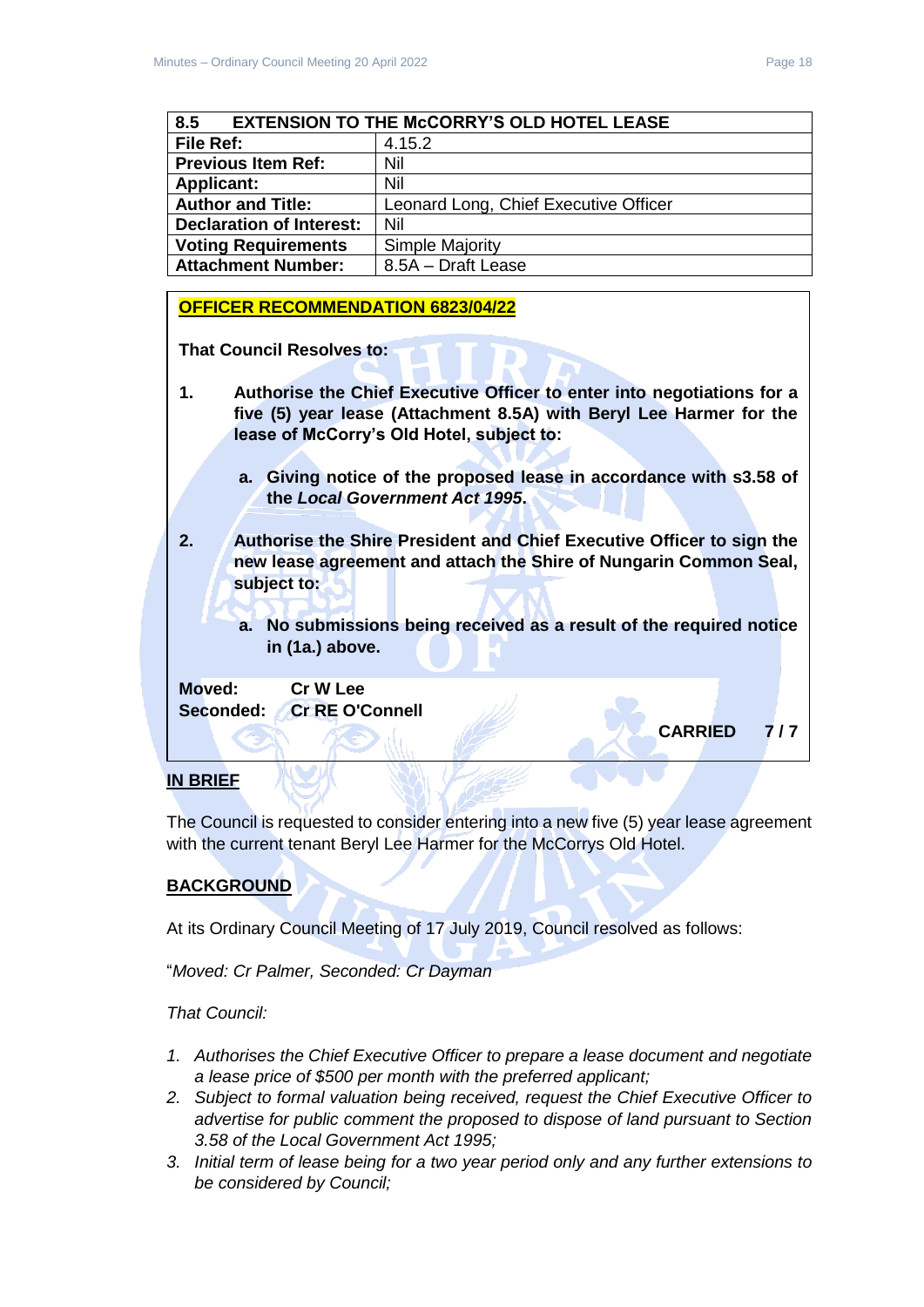4. *Authorises the Chief Executive Officer to negotiate with the remaining applicant should the preferred applicant not be willing to agree to the terms above and/or no longer being interested in the leasing of the subject site*."

#### **REPORT DETAIL**

The current tenant has expressed an interest to extend the least by an additional five (5) years). The tenant has requested that in addition to the original approved use, being "Bed and Breakfast", the tenant be permitted to sub-lease rooms in the building for the purposes of consulting rooms which may be used for Reiki Healing and Kinesiology.

Reiki is a Japanese form of energy healing, which is a subset of alternative medicine. Reiki practitioners use a technique called *palm healing* or *hands-on healing* through which a "universal energy" is said to be transferred through the palms of the practitioner to the patient in order to encourage emotional or physical healing.

Kinesiology is a form of therapy that uses muscle monitoring (biofeedback) to look at imbalances that may be causing disease in the body.

In addition to the above the tenant has also been operating a successful catering business from the property which has proved to be very popular amongst the widen community.

From an officer perspective the additional uses will complement the main use (Bed and Breakfast) whilst also providing additional services to the community.

In order for the tenant to confidently continue to grow the business it is important to have some certainty around the term of the tenure, it is considered the proposed five (5) year lease with the ability to extend for a further five (5) years will provide the tenant with the required business confidence.

#### **SHIRE OF NUNGARIN COMMUNITY STRATEGIC PLAN 2023**

| <b>Focus Area</b> | Economic                                                         |
|-------------------|------------------------------------------------------------------|
| <b>Aspiration</b> | A diverse business environment with equitable telecommunications |
|                   | and infrastructure. We are uniquely Nungarin in providing a      |
|                   | memorable visitor experience.                                    |
| <b>Objective</b>  | Promote and develop a thriving tourism sector                    |

#### **OTHER STRATEGIC LINKS**

Nil

#### **STATUTORY ENVIRONMENT**

- *Local Government Act 1995* s3.58 Disposing of property.

*In this section –*

*Dispose includes to sell, lease, or otherwise dispose of, whether absolutely or not.*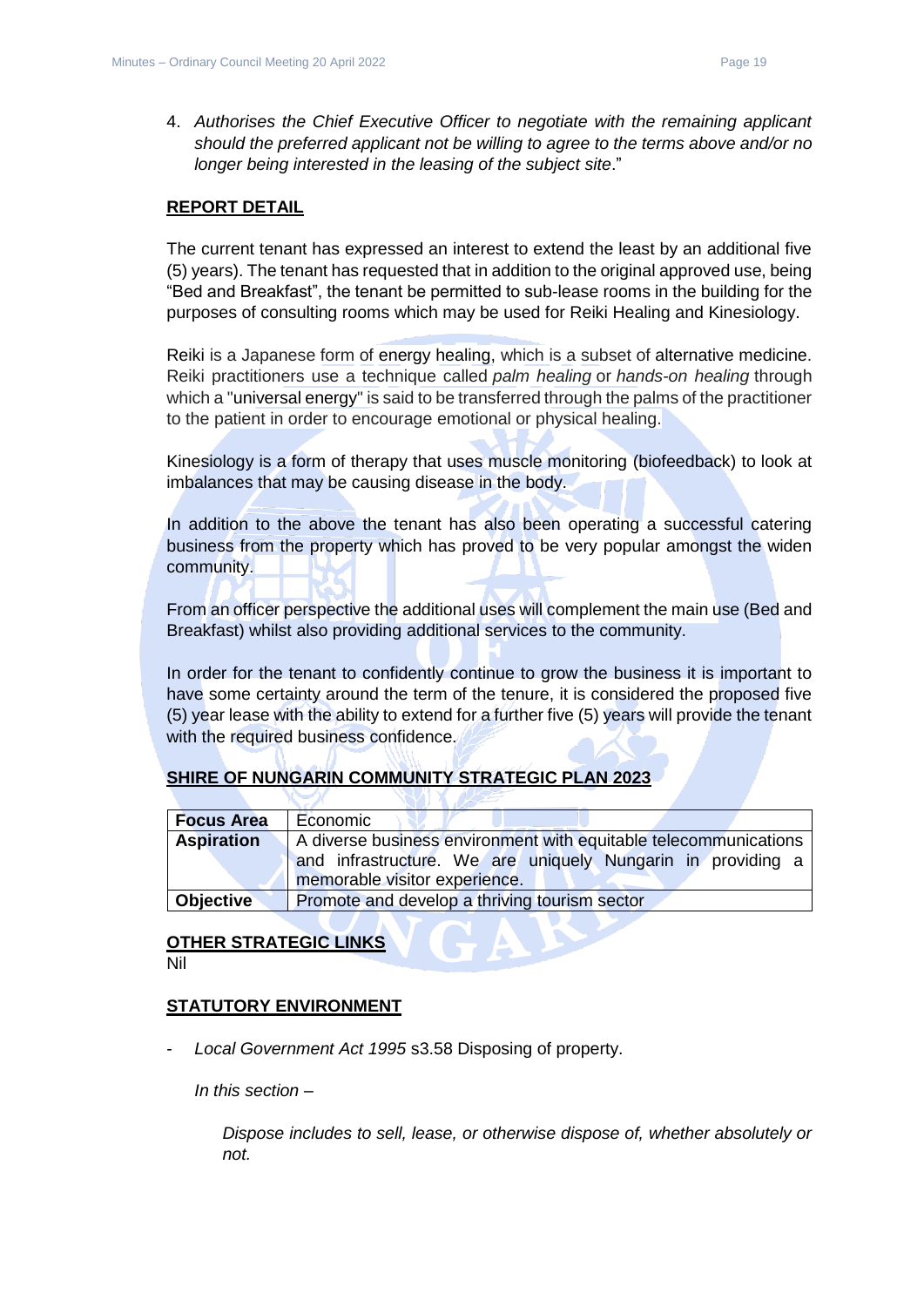#### **SUSTAINABILITY AND RISK CONSIDERATIONS**

#### **Economic – (Impact on the Economy of the Shire and Region)**

The retention of a successful business in town is of utmost importance to the continued grow of the Shire economy, and may provide the confidence required by potential business operators looking to start a business within the Shire.

#### **Social – (Quality of life to community and / or affected land owners)**

The current business has proved to be well supported by the community both in and around Nungarin. The approval of the lease may allow the tenant to consider expanding the business and provide services that may improve the quality of life to the community.

#### **Policy Implications**

Nil

#### **Risk Management Implications**

| <b>Risk Level</b> | ∣ Comment                                                          |
|-------------------|--------------------------------------------------------------------|
| Medium            | Entering into a lease is a medium risk to Council in the sense the |
|                   | property will be quarantined from being used for any other purpose |
|                   | for a minimum of five (5) years.                                   |

#### **CONSULTATION**

The proposed lease has been discussed with the current tenant, who has indicated no objection to the lease conditions.

#### **RESOURCE IMPLICATIONS**

#### **Financial**

In terms of the original lease agreement, a lease price of \$500 per month was approved, with a condition included in the lease providing for an annual increase equal to the Consumer Price Index (CPI) of that year. Unfortunately, this increase was never followed up and the lease price for the second year of the lease was not imposed upon the tenant.

Utilising the original approved lease price of \$500 per month, the Reserve Bank of Australia indicates the Consumer Price Index (CPI) is 2.9%. Based on these figures the monthly lease price for the first year of the lease will be \$565.67 (Incl GST).

#### **Workforce**

In terms of the lease conditions, the Shire will be required to undertake some maintenance at the property which is factored in to the annual work requirements of the workforce.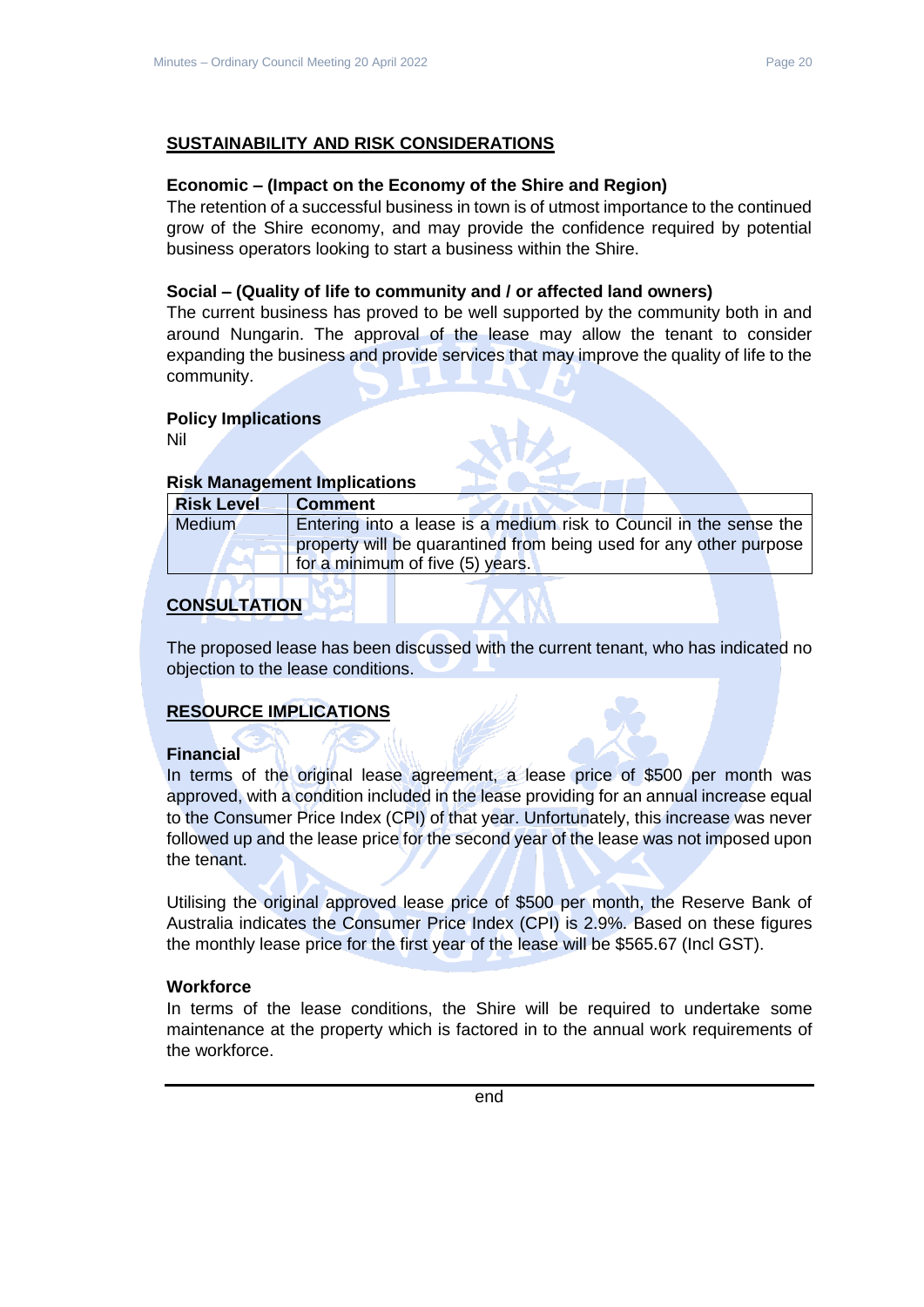<span id="page-20-0"></span>

| 8.6<br><b>WRITE OFF OF OUTSTANDING DEBTS</b> |                                       |
|----------------------------------------------|---------------------------------------|
| File Ref:                                    | 10.17                                 |
| <b>Previous Item Ref:</b>                    | Nil                                   |
| <b>Applicant:</b>                            | Nil                                   |
| <b>Author and Title:</b>                     | Leonard Long, Chief Executive Officer |
| <b>Declaration of Interest:</b>              | Nil                                   |
| <b>Voting Requirements</b>                   | <b>Absolute Majority</b>              |
| <b>Attachment Number:</b>                    | Nil                                   |

#### **OFFICER RECOMMENDATION 6824/04/22**

**That Council Resolves to:** 

- **1. Write of off the following outstanding debts in accordance with section 6.12 of the** *Local Government Act 1995***:**
	- **a. Assessment Debtor 6437 \$71.58 b. Assessment Debtor 5056 \$147.20**

 **\$218.78**

**CARRIED BY ABSOLUTE MAJORITY 7 / 7** 

**Moved: Cr K Dayman Seconded: Cr J Davis**

#### **IN BRIEF**

Council is requested to consider writing off debts the Shire has been carrying for over two (2) years.

#### **BACKGROUND**

The outstanding amounts have been offset by doubtful debt provisions, the amounts are also minimal and will not have an impact on the budget.

#### **REPORT DETAIL**

Shire staff have not been successful in tracking down the paperwork associated with the outstanding debts with only the following information available:

- The debt outstanding for debtor 6437 being \$71.58 for the purchase of carpet cleaner, outstanding for over 800 days.
- The debt outstanding for debtor 5065 being \$147.20 for the hire of the community bus, outstanding for over 3600 days.

Although it must not become common practice to write off outstanding debts regardless of the amount, it will be extremely difficult for the Shire to pursue these debts without the associated paperwork.

Given the lack of paperwork it is recommended that these two outstanding debts are written off, so as to "tidy" the Shires debtors list.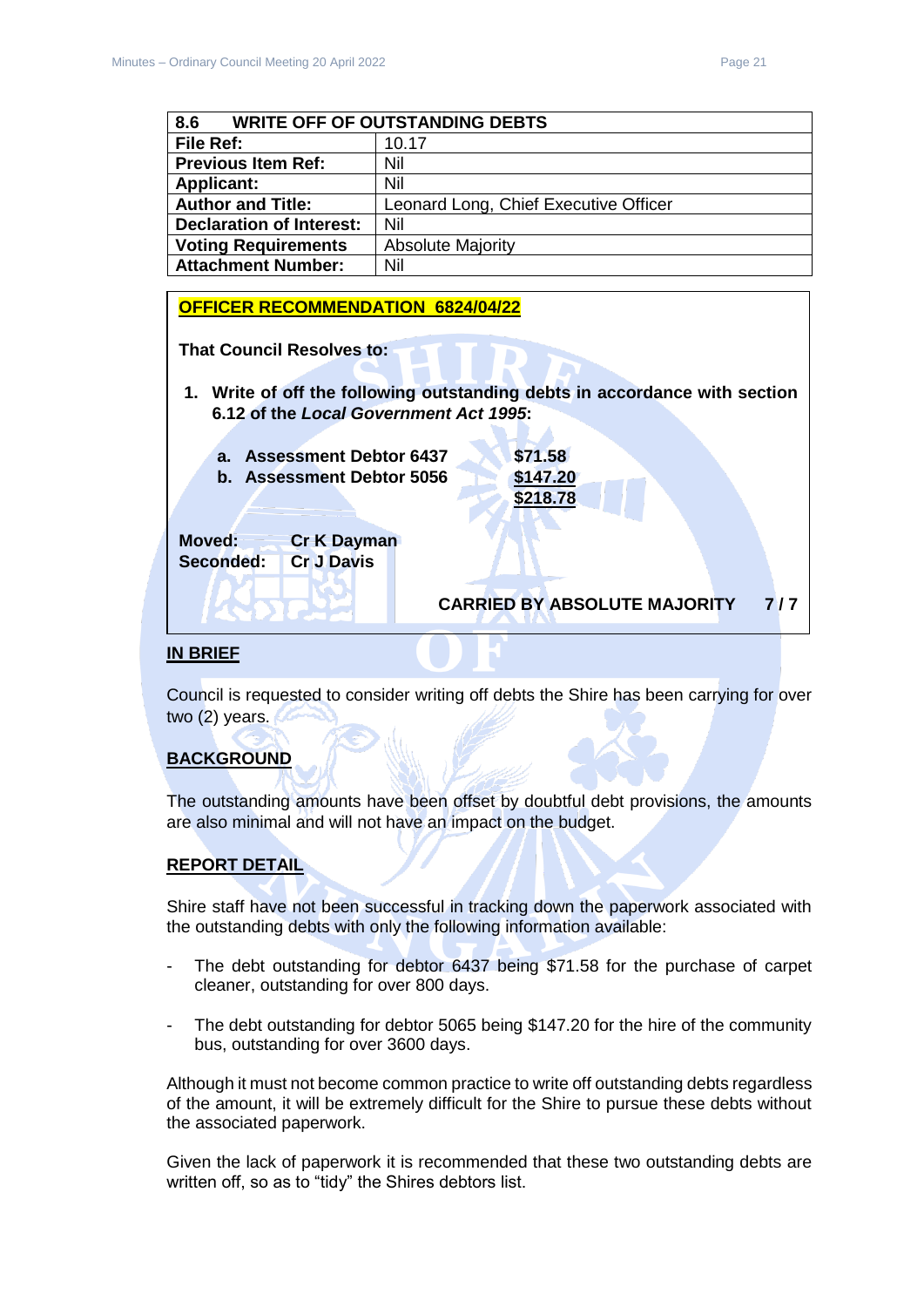#### **SHIRE OF NUNGARIN COMMUNITY STRATEGIC PLAN 2023**

| <b>Focus Area</b> | Civic Leadership                                                |  |
|-------------------|-----------------------------------------------------------------|--|
| <b>Aspiration</b> | A strong local democracy with an actively engaged community and |  |
|                   | effective partnerships.                                         |  |
| <b>Objective</b>  | A Shire that prospers through partnerships and good governance  |  |

#### **OTHER STRATEGIC LINKS**

Nil

#### **STATUTORY ENVIRONMENT**

- Local Government Act 1995 – s6.12 Power to defer, grant discounts, waive or write off debts

#### **SUSTAINABILITY AND RISK CONSIDERATIONS**

#### **Economic – (Impact on the Economy of the Shire and Region)** Nil

#### **Social – (Quality of life to community and / or affected land owners)** Nil

## **Policy Implications**

Nil

#### **Risk Management Implications**

| <b>Risk Level</b> | l Comment                                                                |
|-------------------|--------------------------------------------------------------------------|
| Low               | Writing off the subject debt will not hold a significant risk to Council |
|                   | due to the low amount. In addition, it will not create a precedence      |
|                   | due to changes in the administration practices now requiring all         |
|                   | paperwork to be recorded in the electronic data base.                    |
|                   |                                                                          |

### **CONSULTATION**

Darren Long, Shires Financial Consultant.

#### **RESOURCE IMPLICATIONS**

**Financial** Nil

#### **Workforce** Nil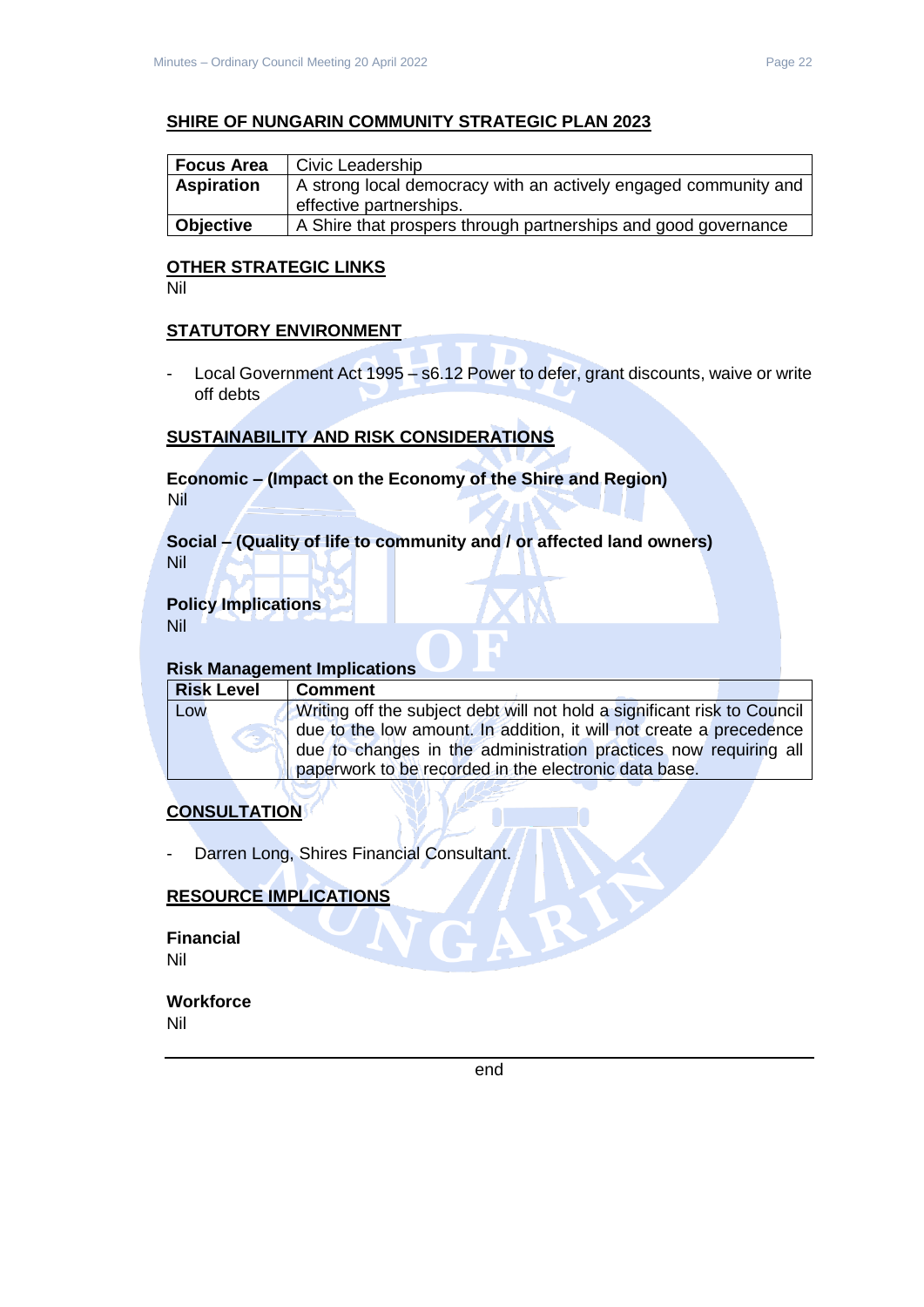- Cr Dayman Financial Interest Item 8.7 increase in residential rental charges Employee of Agcare being the lessee of one of the residential houses.
- Cr Coumbe Impartiality Interest Item 8.7 increase in residential rental charges – Daughter is a tenant in one of the residential houses.
- Cr Dayman left the Chambers at 3:24pm
- Cr Dayman returned to the Chambers at 3:28pm

<span id="page-22-0"></span>

| 8.7<br><b>INCREASE IN RESIDENTIAL RENTAL CHARGES</b> |                                       |
|------------------------------------------------------|---------------------------------------|
| <b>File Ref:</b>                                     | 4                                     |
| <b>Previous Item Ref:</b>                            | Nil                                   |
| <b>Applicant:</b>                                    | Nil                                   |
| <b>Author and Title:</b>                             | Leonard Long, Chief Executive Officer |
| <b>Declaration of Interest:</b>                      | Nil                                   |
| <b>Voting Requirements</b>                           | <b>Absolute Majority</b>              |
| <b>Attachment Number:</b>                            | Nil                                   |

**OFFICER RECOMMENDATION 6825/04/22** 

**That Council Resolves to:** 

**1. Increase the residential rental charges by 2.5% based on the Local Government Cost Index for 2022/23 provided by the Western Australian Local Government Association (WALGA Economic Update March 2022).**

| <b>Rental 2021/22</b>                    | <b>Rental 2022/23</b>                     |
|------------------------------------------|-------------------------------------------|
| $-$ \$103<br>3x1 dwelling P/W            | 3x1 dwelling P/W<br>$-$ \$106             |
| $-$ \$147<br>4x2 dwelling P/W            | $-$ \$151<br>4x2 dwelling P/W             |
| $-$ \$103<br><b>Wheatbelt Agcare P/W</b> | $-$ \$106<br><b>Wheatbelt Agcare P/W</b>  |
| Pensioner – single P/W - \$90            | <b>Pensioner - single P/W</b><br>$-$ \$92 |
| Pensioner – double P/W - \$103           | Pensioner - double P/W - \$106            |

**2. Request the Chief Executive Officer to notify each of the tenants that the increase in rental charge will come into effect as from 1 July 2022.**

**Moved: Cr J Davis Seconded: Cr W Lee**

**CARRIED BY ABSOLUTE MAJORITY 7 / 7** 

## **IN BRIEF**

Council is requested to consider the recommended Local Government Cost Index increase on the Shires residential dwellings.

#### **BACKGROUND**

The residential rentals for Shire residential dwellings have been relatively low for a number of years now with a moderate increase approved last year through the adoption of annual budget.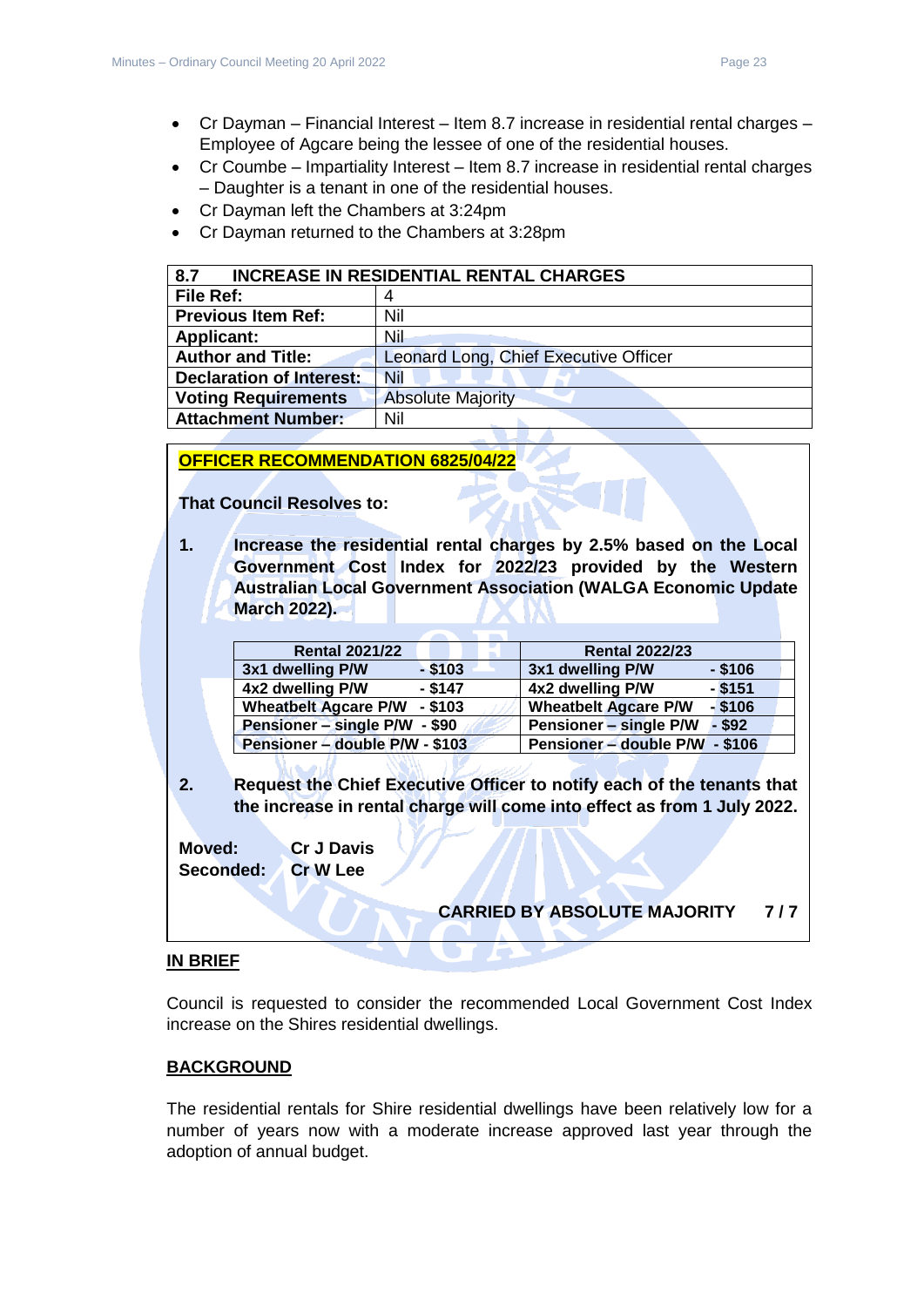A search on realestate.com for rental properties in the Wheatbelt indicates even with the proposed increase the Shire rentals are still considered low, with the lowest rental price being \$220 P/W for a two (2) bedroom unit.

#### **REPORT DETAIL**

In previous years there has been little to no maintenance done on the Shires residential dwellings and is evident in the state of the dwellings. To ensure the Shire's assets retain their market value it is imperative that continuous maintenance is undertaken.

In this regard the income derived through rent collection is used to fund maintenance and when necessary upgrades to the dwellings. Unfortunately, the Shire is not immune to the increase of costs associated with maintenance and service costs.

If rentals are not increased in line with the recommended Local Government Cost Index of 2.5%, would result in the cost of the required maintenance having to be covered by the overall ratepayers. This will in turn have an impact on the overall budget and may result in projects having to be shelved in order to afford the maintenance of the Shire's residential dwellings.

#### **SHIRE OF NUNGARIN COMMUNITY STRATEGIC PLAN 2023**

×

| <b>Focus Area</b> | <b>Civic Leadership</b>                                                                   |
|-------------------|-------------------------------------------------------------------------------------------|
| <b>Aspiration</b> | A strong local democracy with an actively engaged community and<br>effective partnerships |
|                   |                                                                                           |
| <b>Objective</b>  | A Shire that prospers through partnerships and good governance                            |

#### **OTHER STRATEGIC LINKS**

**RAZ** 

Nil

#### **STATUTORY ENVIRONMENT**

Nil

#### **SUSTAINABILITY AND RISK CONSIDERATIONS**

#### **Economic – (Impact on the Economy of the Shire and Region)**

The economy of the is linked to the population, when maintenance falls below expectations the Shire risks losing the tenants to other towns which would be detrimental to its economy.

#### **Social – (Quality of life to community and / or affected land owners)**

The ability for the Shire to provide dwellings to those in the community which wish to live close to family does have a positive impact on the community.

#### **Policy Implications**

Nil

#### **Risk Management Implications**

| <b>Risk Level</b> | <b>Comment</b>                                                        |
|-------------------|-----------------------------------------------------------------------|
| Medium            | Not increasing the rentals price in line with the Local Government    |
|                   | Cost Index would result in either the devaluation of the asset due to |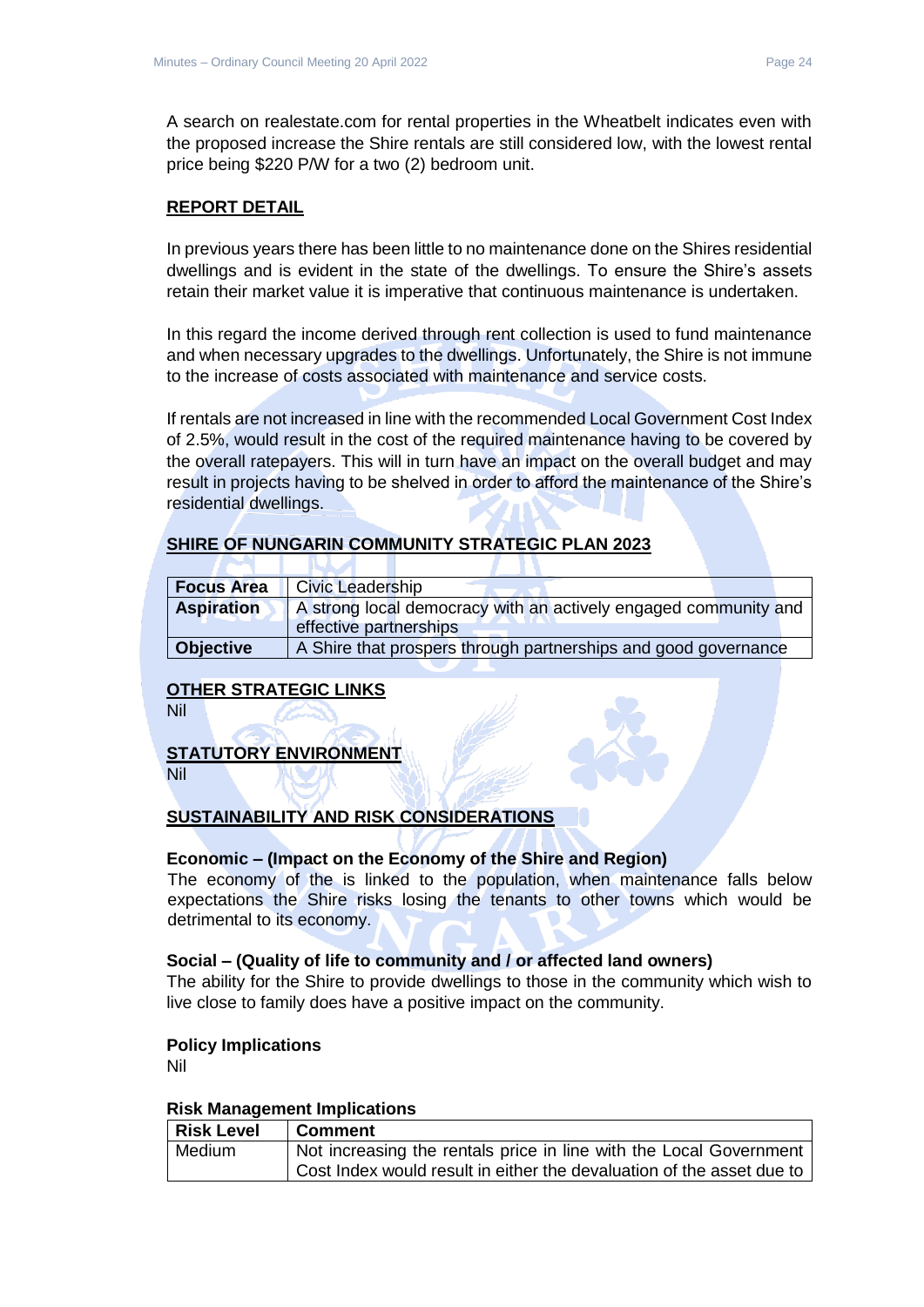

#### **CONSULTATION**

Nil

## **RESOURCE IMPLICATIONS**

**Financial** Nil

**Workforce** Nil

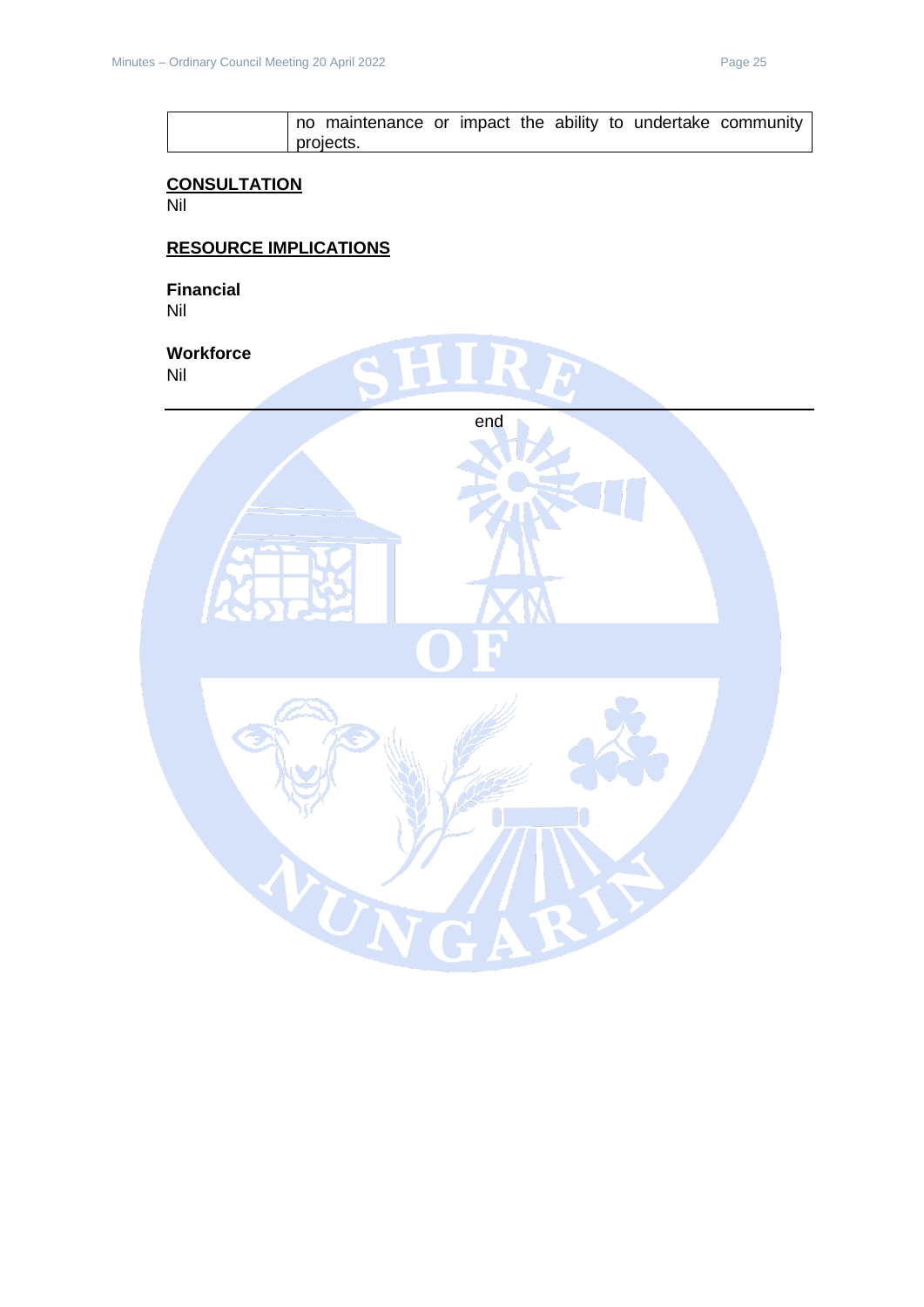<span id="page-25-0"></span>

| <b>CHANGE OF DECEMBER ORDINARY COUNCIL MEETING DATE</b><br>8.8 |                                       |  |
|----------------------------------------------------------------|---------------------------------------|--|
| <b>File Ref:</b>                                               | 11.6                                  |  |
| <b>Previous Item Ref:</b>                                      | OCM Res 6784/12/21                    |  |
| <b>Applicant:</b>                                              | Nil                                   |  |
| <b>Author and Title:</b>                                       | Leonard Long, Chief Executive Officer |  |
| <b>Declaration of Interest:</b>                                | Nil                                   |  |
| <b>Voting Requirements</b>                                     | Simple Majority                       |  |
| <b>Attachment Number:</b>                                      | Nil                                   |  |

#### **OFFICER RECOMMENDATION 6826/04/22**

**That Council Resolves to:** 

**1. Change the date of the Ordinary Council Meeting for December 2022 from 14 December 2022 to 7 December 2022.**

**Moved: Cr W Lee Seconded: Cr J Davis**

## **CARRIED 7 / 7**

#### **IN BRIEF**

Council is requested to consider changing the date for the 14<sup>th</sup> December 2022 Ordinary Council Meeting.

#### **BACKGROUND**

At its Ordinary Council Meetings of 15 December 2021 Council resolved as follows:

*"That Council Resolves to:*

- *1. Approve the 2022 Ordinary Council Meetings to be held on the third Wednesday of every month with the exception of the December meeting, and commencing at 3pm to be held in the Council Chambers.*
	- *16 February 2022*
	- *16 March 2022*
	- *20 April 2022*
	- *18 May 2022*
	- *15 June 2022*
	- *20 July 2022*
	- *17 August 2022*
	- *21 September 2022*
	- *19 October 2021*
	- *16 November 2022*
	- *14 December 2022*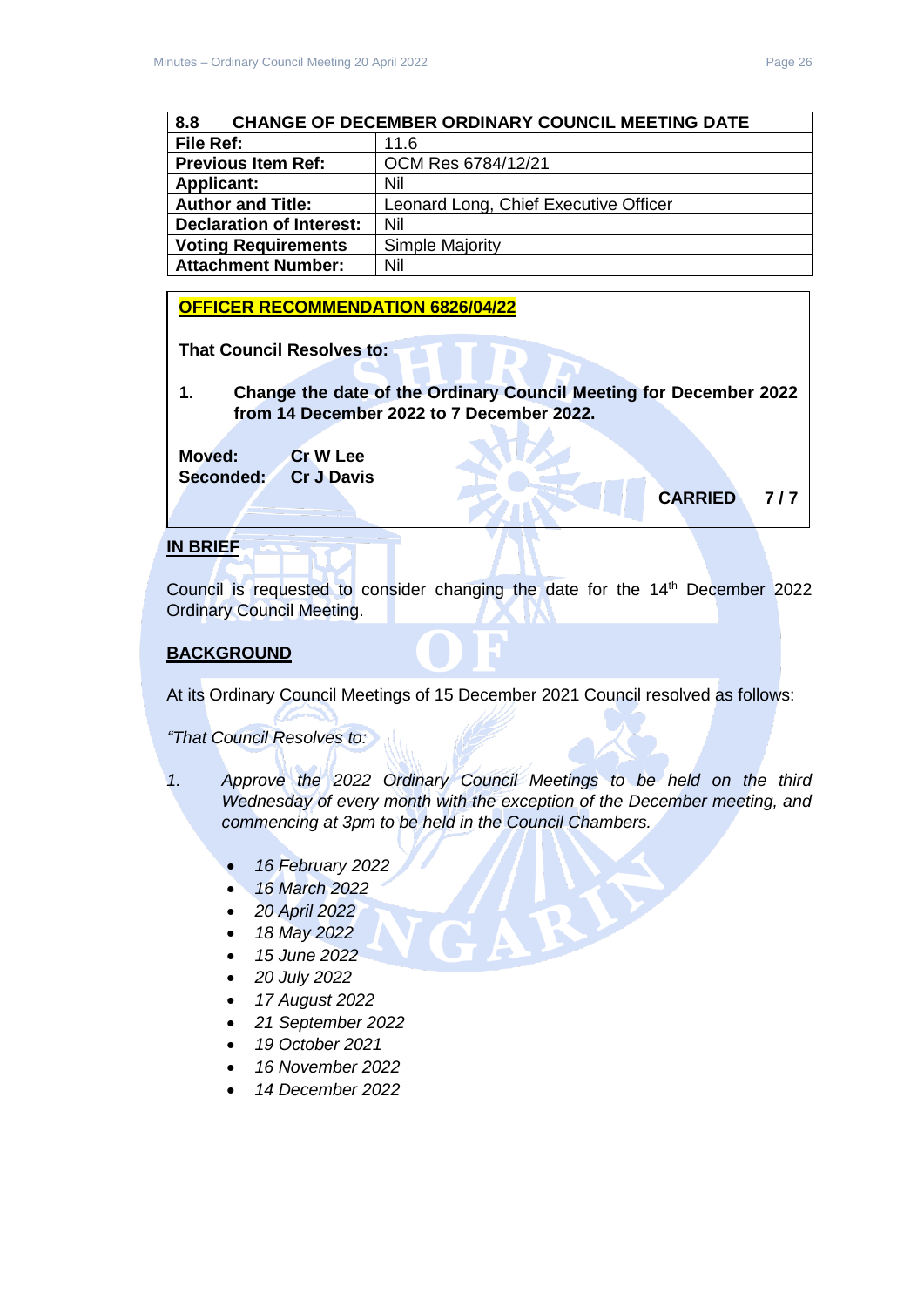*2. Requests the Chief Executive Officer to advertise the above dates accordingly.*

| Moved:    | Cr M Caughey    |
|-----------|-----------------|
| Seconded: | Cr RE O'Connell |

*CARRIED 6/0"*

#### **REPORT DETAIL**

Councils are generally required to meet on a monthly basis to consider matters that have not been delegated to the Chief Executive Officer. To accommodate staff leave over the December period Council is requested to bring the December Ordinary Council Meeting forward by a week.

#### **SHIRE OF NUNGARIN COMMUNITY STRATEGIC PLAN 2023**

| <b>Focus Area</b> | <b>Civic Leadership</b>                                         |
|-------------------|-----------------------------------------------------------------|
| <b>Aspiration</b> | A strong local democracy with an actively engaged community and |
|                   | effective partnership.                                          |
| <b>Objective</b>  | A Shire that prospers through partnerships and good governance  |

#### **OTHER STRATEGIC LINKS**

Nil

#### **STATUTORY ENVIRONMENT**

- *Local Government Act 1995* s.5.25 Regulations about council and committee meetings and committees
- *Local Government (Administration) Regulations 1996* r.12 Publication of meeting details

#### **SUSTAINABILITY AND RISK CONSIDERATIONS**

**Economic – (Impact on the Economy of the Shire and Region)** Nil

#### **Social – (Quality of life to community and / or affected land owners)** Nil

## **Policy Implications**

Nil

#### **Risk Management Implications**

| Risk Level | Comment                                                               |
|------------|-----------------------------------------------------------------------|
| Medium     | For the Shire to operate efficiently it is important to set dates for |
|            | Ordinary Council Meetings.                                            |

#### **CONSULTATION**

- **Shire President**
- **Deputy Shire President**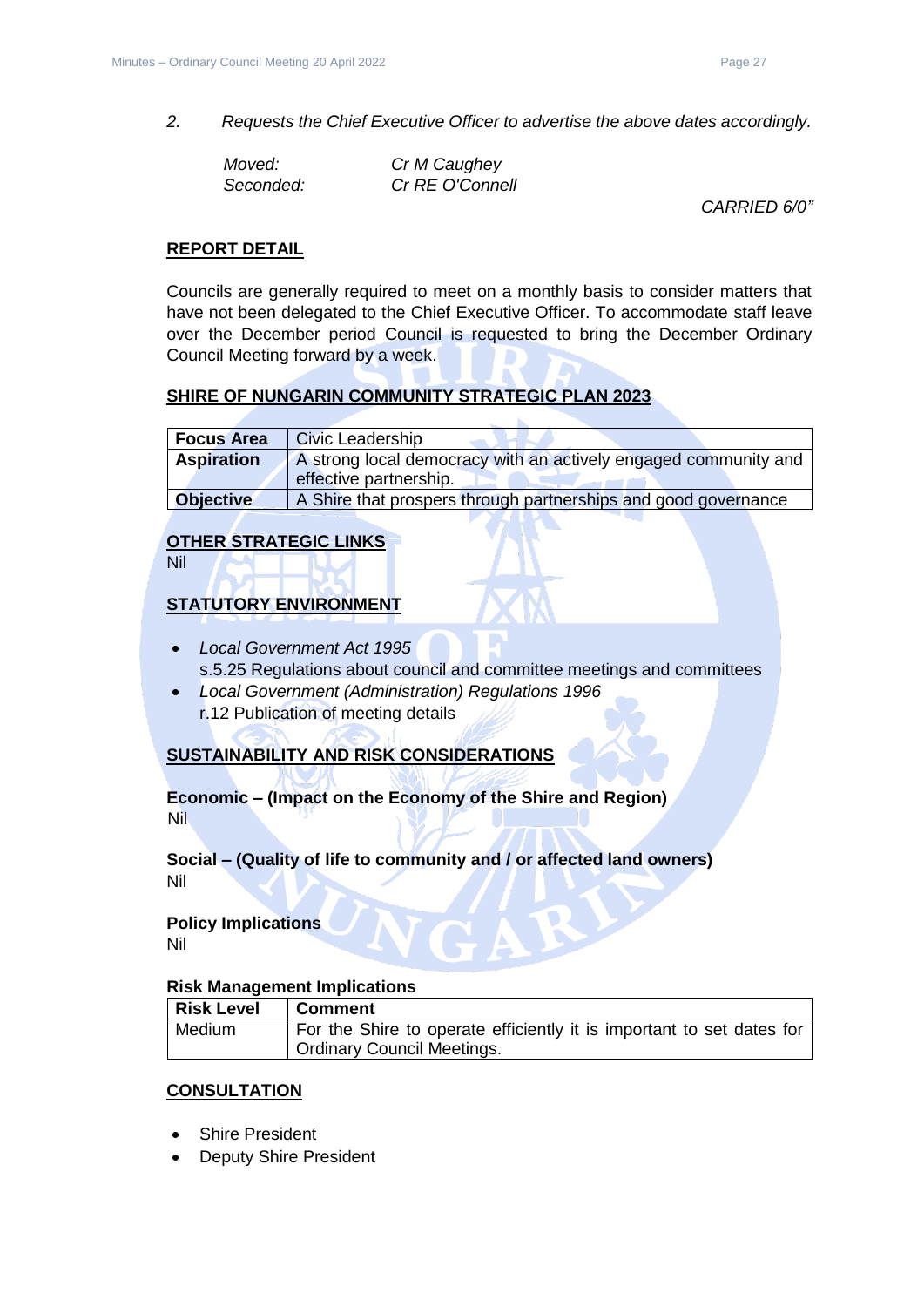## **RESOURCE IMPLICATIONS**

**Financial** Nil

**Workforce** Nil



end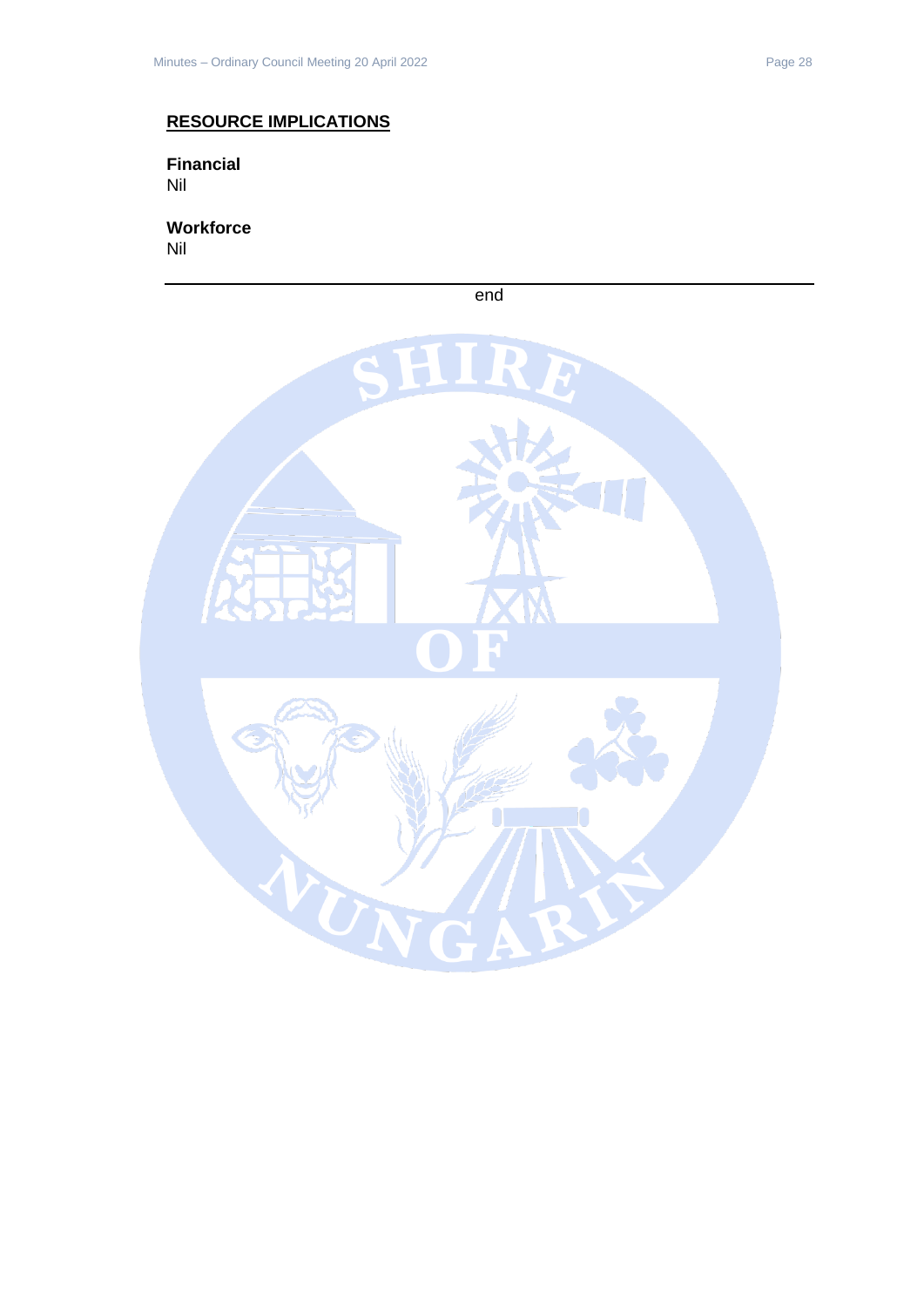#### <span id="page-28-0"></span>**9. DELEGATES REPORTS**

#### <span id="page-28-1"></span>**9.1 Cr O'Connell** (**APPENDIX 9.1A**) WSFN meeting in May (Northam)

**9.2 Cr Lee:** Museum meeting

#### **9.3 Cr Coumbe:**

- Museum received a grant of \$120,000 from Lotteries, although the cost of shed has increased.
- Anzac Service will be held at the Museum 10am.
- This year the Museum will be having two campfire dinners, on the first Saturday of July and September

## **9.4 Cr Davis:**

Biosecurity Group meeting.

#### **9.5 Cr de Lacy**

Attended Newroc Meeting (via zoom)

#### <span id="page-28-2"></span>**10. NEW BUSINESS OF AN URGENT NATURE** Nil

#### <span id="page-28-3"></span>**11. CONFIDENTIAL ITEMS OF BUSINESS**

#### **OFFICER RECOMMENDATION 6827/04/22**

**That Council Resolves to:** 

**1. Proceed with the meeting behind closed doors as per Section 5.23(2) of the Local Government Act 1995, for considering item 11.1, the time being 3:42pm.** 

**Moved: Cr K Dayman Seconded: Cr W Lee**

**CARRIED 7 / 7** 

<span id="page-28-4"></span>

| AGREEMENT BETWEEN SHIRE OF NUNGARIN AND CRISP WIRELESS<br>11.1<br><b>PTY LTD</b> |                                       |  |
|----------------------------------------------------------------------------------|---------------------------------------|--|
| File Ref:                                                                        | 7.1.3                                 |  |
| <b>Previous Item Ref:</b>                                                        | Nil                                   |  |
| <b>Applicant:</b>                                                                | Nil                                   |  |
| <b>Author and Title:</b>                                                         | Leonard Long, Chief Executive Officer |  |
| <b>Declaration of Interest:</b>                                                  | Nil                                   |  |
| <b>Voting Requirements</b>                                                       | <b>Absolute Majority</b>              |  |
| <b>Attachment Number:</b>                                                        | 11.1A Draft Agreement                 |  |

**Note: Council Resolution for item 11.1 (COUNCIL RESOLUTION 6828/04/22)**